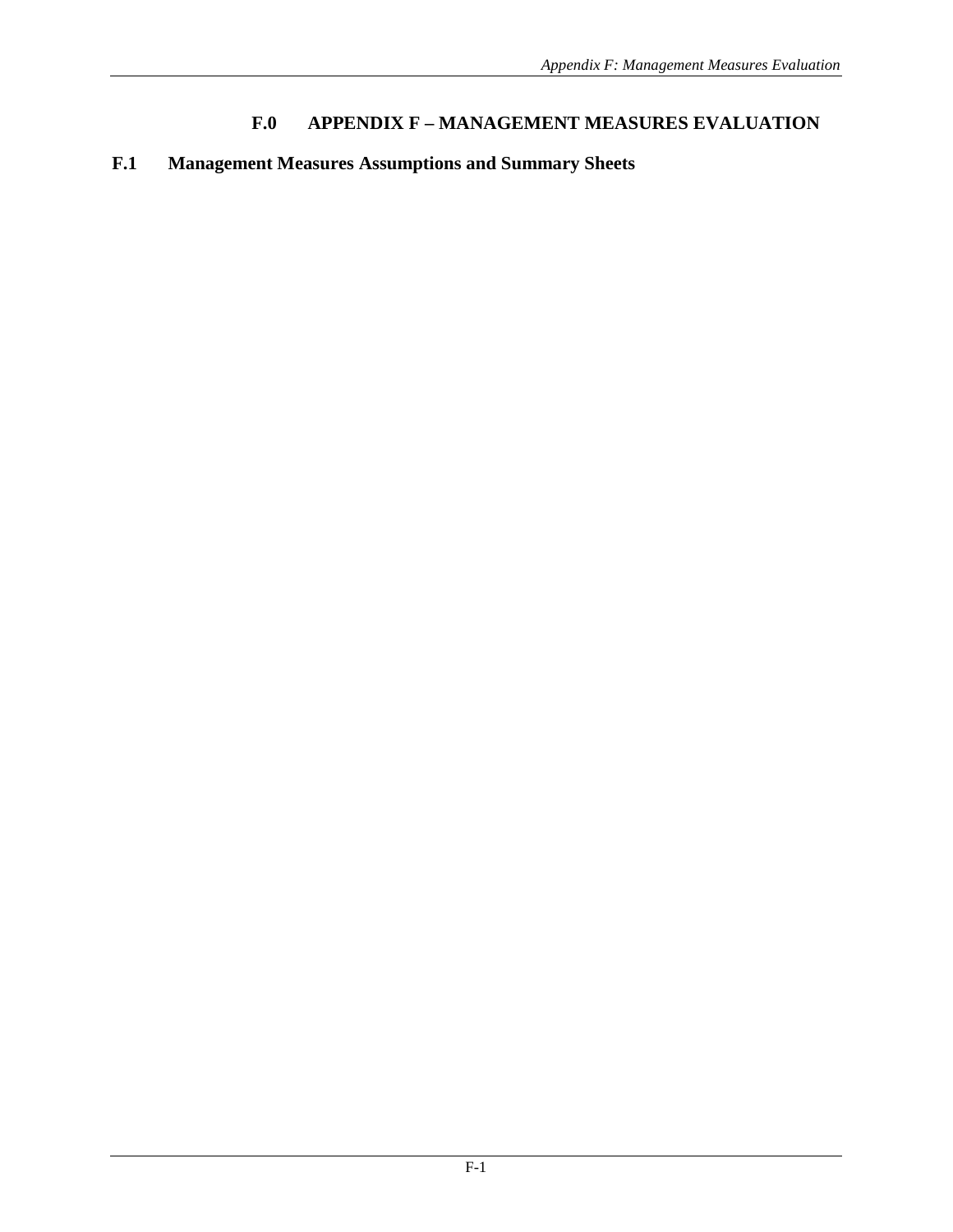| <b>Alternative Name:</b><br><b>Description:</b>                        | Septic Replacement<br>Replacement of old and malfunctioning On-site Sewage Facilities (OSSFs)<br>with new units that meet current standards.                                                                                                                                                       |  |
|------------------------------------------------------------------------|----------------------------------------------------------------------------------------------------------------------------------------------------------------------------------------------------------------------------------------------------------------------------------------------------|--|
| <b>Pollutant Addressed:</b>                                            | Bacteria                                                                                                                                                                                                                                                                                           |  |
| <b>Conceptual Design Assumptions:</b><br><b>Soil Suitability</b>       | SSURGO Soil Survey for Hood County. Depth to Bed Rock, Minimum<br>Depth to Restrictive Layer                                                                                                                                                                                                       |  |
| <b>Applicable Treatment Methods</b>                                    | 30 TAC §285.91 Table 13<br>Pretreatment Method: Septic or Aerobic Treatment<br>Disposal Method: Drainfield, Drip Emmitters, Spray Distribution, or<br><b>Leaching Chambers</b>                                                                                                                     |  |
| <b>Required Area for Disposal</b>                                      | 30 TAC §285<br>Design Discharge 240 gpd/system<br>Soil Absorption 0.2 to 0.38 gpd/sq-ft (sandy clay to sand)<br>Application Rate Irrigation 0.064                                                                                                                                                  |  |
|                                                                        | Absorptive Rate 0.2 gpd/sq-ft for Drip Emitters and Leaching Chambers                                                                                                                                                                                                                              |  |
|                                                                        | 1200 $ft^2$ for Conventional Drainfield (not in clays), drip emitters, and<br>leaching chambers (not in clays, some reduction allowed for water saving<br>devices)<br>3750 ft <sup>2</sup> for Spray Application                                                                                   |  |
| <b>Capital Cost Assumptions:</b><br><b>Construction Cost</b>           | Source: Austin Water Utility<br>Cost to install pretreatment tanks and related necessary components.<br>Cost to install disposal field and all necessary components.                                                                                                                               |  |
| <b>Land Costs</b>                                                      | Appraisal Value of average lot if more area needed and available for disposal<br>fields. Did not apply in all cases.                                                                                                                                                                               |  |
| Design & Administrative                                                | Estimated - engineering judgement. Assumed \$2,500 per system, regardless<br>of type.                                                                                                                                                                                                              |  |
| Contingency                                                            | none included                                                                                                                                                                                                                                                                                      |  |
| <b>O&amp;M</b> Cost Assumptions:                                       | Source: Austin Water Utility<br>Periodic pumping of tanks, both aerobic and septic<br>Maintenance contracts required for spray application and holding tanks<br>Electrical use for spray application and drip emitters<br>Additional equipment and repairs for spray application and drip emitters |  |
| <b>Equivalent Annual Cost Analysis:</b><br><b>Lifespan Assumption:</b> | 25 years                                                                                                                                                                                                                                                                                           |  |
| <b>Interest Rate Assumption:</b>                                       | 10%                                                                                                                                                                                                                                                                                                |  |
|                                                                        | Weighted cost of capital, assuming return to inflationary trend within 5 years                                                                                                                                                                                                                     |  |
| <b>Equivalent Annual Cost Index:</b>                                   | Ratio of Equivalent Annual Cost for this alternative compared to the<br>maximum Equivalent Annual Cost of all alternatives considered for the<br>specific subdivision.                                                                                                                             |  |
| <b>Percent Pollutant Reduction:</b>                                    |                                                                                                                                                                                                                                                                                                    |  |
| <b>Watershed Model</b>                                                 | 75% of septic potential removed<br>Resultant % reduction of bacteria for watershed considering all sources                                                                                                                                                                                         |  |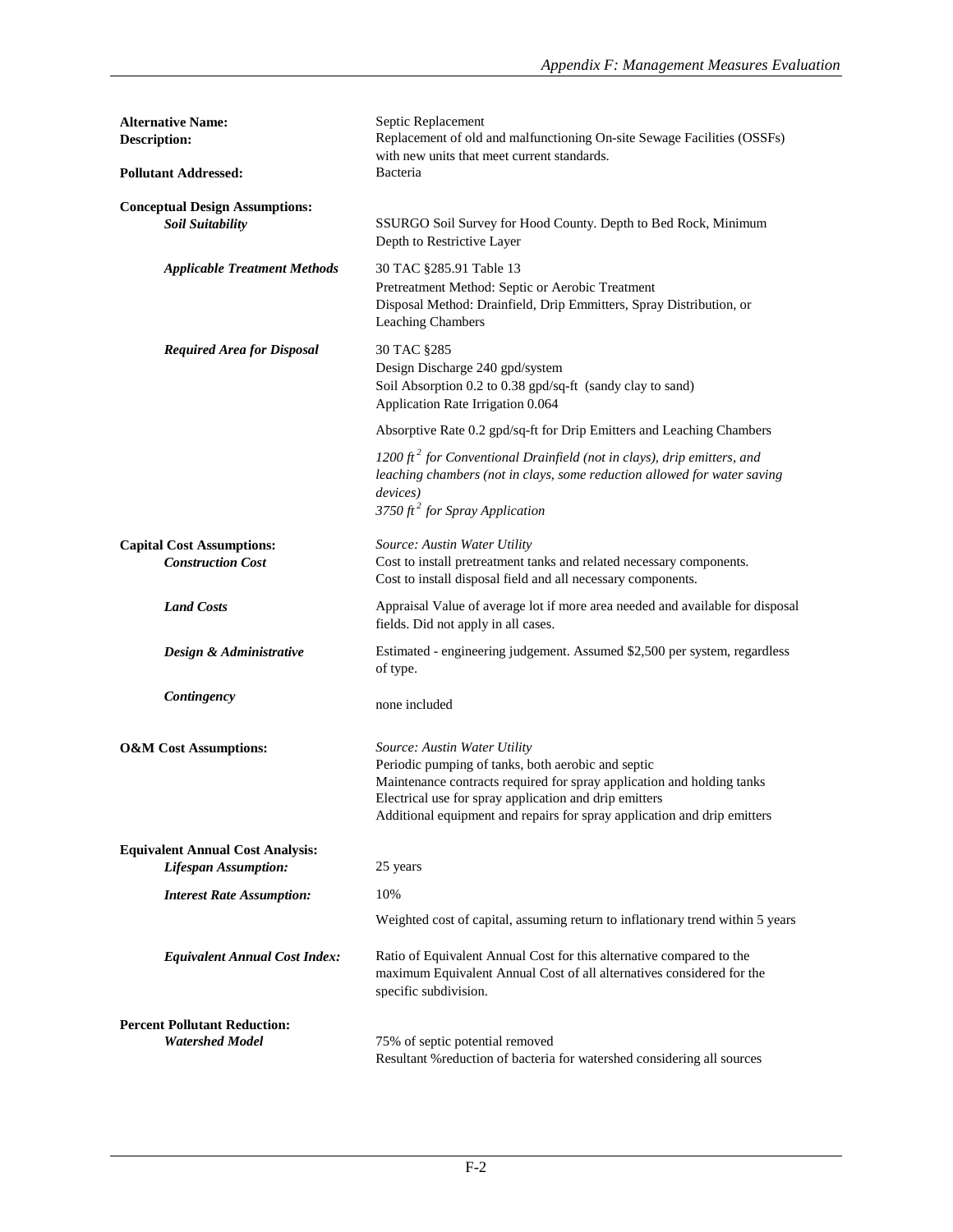| <b>Alternative Name:</b>                | OSSF (Septic) Replacement            |                                                                        |                                                                               |                                                   |                                                    |
|-----------------------------------------|--------------------------------------|------------------------------------------------------------------------|-------------------------------------------------------------------------------|---------------------------------------------------|----------------------------------------------------|
| <b>Alternative ID:</b>                  | <b>Rolling Hills Shores</b>          | Rolling Hills Shores - Uphill                                          |                                                                               |                                                   |                                                    |
|                                         | <b>Downhill Along Cove</b>           |                                                                        | Oak Trail Shores Section 1                                                    | Oak Trail Shores Section 2                        | Oak Trail Shores Section 3                         |
| <b>Conceptual Design Assumptions:</b>   |                                      |                                                                        |                                                                               |                                                   |                                                    |
| Average Lot Size                        | $\leq 6,000 \text{ ft}^2$            | $0.75$ acres                                                           | $14,000 \text{ ft}^2$                                                         | $10,000 \text{ ft}^2$                             | $10,000 \text{ ft}^2$                              |
| Soil Suitability                        |                                      |                                                                        |                                                                               |                                                   | Significant areas have adequate depth to bedrock   |
|                                         |                                      | Some areas have adequate depth to<br>bedrock and restrictive layer for | Significant areas have adequate depth<br>to bedrock and restrictive layer for | Depth to bedrock and restrictive layer as well as | and restrictive layer for conventional septic      |
|                                         | Null, In floodplain                  | conventional septic tank/drainfield                                    | conventional septic tank/drainfield                                           | proximity to canals makes poor suitability for    | tank/drainfield systems in northwest portion,      |
|                                         |                                      | systems.                                                               | systems.                                                                      | conventional systems.                             | remaining soils not suitable for conventional      |
|                                         |                                      |                                                                        |                                                                               |                                                   | system.                                            |
| <b>Applicable Treatment Methods</b>     |                                      | Assume 1/2 can utilize conventional                                    |                                                                               |                                                   | conventional septic/drainfield in NW               |
|                                         | <b>Holding tanks-</b>                | systems, remaining half spray                                          | Conventional Septic Tank and                                                  | septic tanks with Spray Distribution              | septic tanks with Spray Distribution               |
|                                         |                                      | distribution with pretreatment.                                        | Drainfield                                                                    | aerobic tanks with Drip Emitters                  | aerobic tanks with Drip Emitters                   |
|                                         |                                      |                                                                        |                                                                               |                                                   | septic tanks with leaching chambers                |
| <b>Required Area for Disposal</b>       | N/A Waste must be pumped and trucked | Conventional Drainfield                                                | Conventional Drainfield                                                       |                                                   | Conventional Drainfield                            |
|                                         | off site                             | $1200 \text{ ft}^2$                                                    | $1200 \text{ ft}^2$                                                           |                                                   | $1200 \text{ ft}^2$                                |
|                                         |                                      | Spray Distribution 4404 $\text{ft}^2$                                  |                                                                               | Spray Distribution 4404 $\text{ft}^2$             | Spray Distribution 4404 ft <sup>2</sup>            |
|                                         |                                      |                                                                        |                                                                               | Drip Emitters 1200 ft <sup>2</sup>                | Drip Emitters $1200 \text{ ft}^2$                  |
|                                         |                                      |                                                                        |                                                                               |                                                   | Leaching Chambers 1200 ft <sup>2</sup>             |
|                                         |                                      |                                                                        |                                                                               |                                                   |                                                    |
| <b>Capital Costs:</b>                   |                                      | average (assuming 1/2 spray, 1/2                                       |                                                                               |                                                   | average (assuming 1/2 spray, 1/4 conventional, 1/8 |
|                                         |                                      | drainfield)                                                            |                                                                               | average (assuming 1/2 spray, 1/2 drip emitter)    | drip emitters, 1/8 leaching chambers)              |
| <b>Construction Cost</b>                | holding tank                         | septic; aerobic tanks                                                  | septic tank                                                                   | septic; aerobic tanks                             | septic; aerobic tanks                              |
|                                         |                                      |                                                                        |                                                                               |                                                   | drainfield;                                        |
|                                         |                                      | drainfield                                                             | drainfield                                                                    | spray application;                                | spray application;                                 |
|                                         |                                      | spray application;                                                     |                                                                               | drip emitter field                                | drip emitter field;                                |
|                                         |                                      |                                                                        |                                                                               |                                                   | leaching chamber field                             |
|                                         |                                      |                                                                        |                                                                               |                                                   |                                                    |
| <b>Land Costs</b>                       | None                                 | None                                                                   | None                                                                          | None                                              | None                                               |
|                                         | Some permitting fees may apply. Not- |                                                                        |                                                                               |                                                   |                                                    |
|                                         | acluded here.                        |                                                                        |                                                                               |                                                   |                                                    |
|                                         |                                      |                                                                        |                                                                               |                                                   |                                                    |
| Annual O&M Costs:                       |                                      | average (assuming 1/2 spray, 1/2 drip                                  |                                                                               |                                                   | average (assuming 1/2 spray, 1/4 conventional, 1/8 |
|                                         | Pumping and trucking (annual)        | emitters)                                                              | Periodic pumping of septic tanks                                              | average (assuming 1/2 spray, 1/2 drip emitter)    | drip emitters, 1/8 leaching chambers)              |
|                                         |                                      | Periodic pumping of tanks, both aerobic                                |                                                                               |                                                   |                                                    |
|                                         |                                      | and septic                                                             |                                                                               | Periodic pumping of aerobic and septic tanks      | Periodic pumping of aerobic and septic tanks       |
|                                         |                                      | Maintenance contracts required for spray                               |                                                                               | Maintenance contracts required for spray          | Maintenance contracts required for spray           |
|                                         |                                      | application                                                            |                                                                               | application and drip emitters                     | application and drip emitters                      |
|                                         |                                      | Electrical use for spray application                                   |                                                                               | Electrical use for spray application and drip     | Electrical use for spray application and drip      |
|                                         |                                      |                                                                        |                                                                               | emitters                                          | emitters                                           |
|                                         |                                      | Additional equipment and repairs for                                   |                                                                               | Additional equipment and repairs for spray        | Additional equipment and repairs for spray         |
|                                         |                                      | spray application                                                      |                                                                               | application and drip emitters                     | application and drip emitters                      |
| <b>Equivalent Annual Cost Analysis:</b> |                                      |                                                                        |                                                                               |                                                   |                                                    |
| <b>Equivalent Annual Cost Index:</b>    |                                      | 0.49                                                                   | 0.38                                                                          | 0.73                                              | 0.50                                               |
|                                         |                                      |                                                                        |                                                                               |                                                   |                                                    |
| <b>Percent Pollutant Reduction:</b>     |                                      | 46%                                                                    |                                                                               | 41%                                               |                                                    |
|                                         |                                      |                                                                        | Sections not modeled separately.                                              |                                                   |                                                    |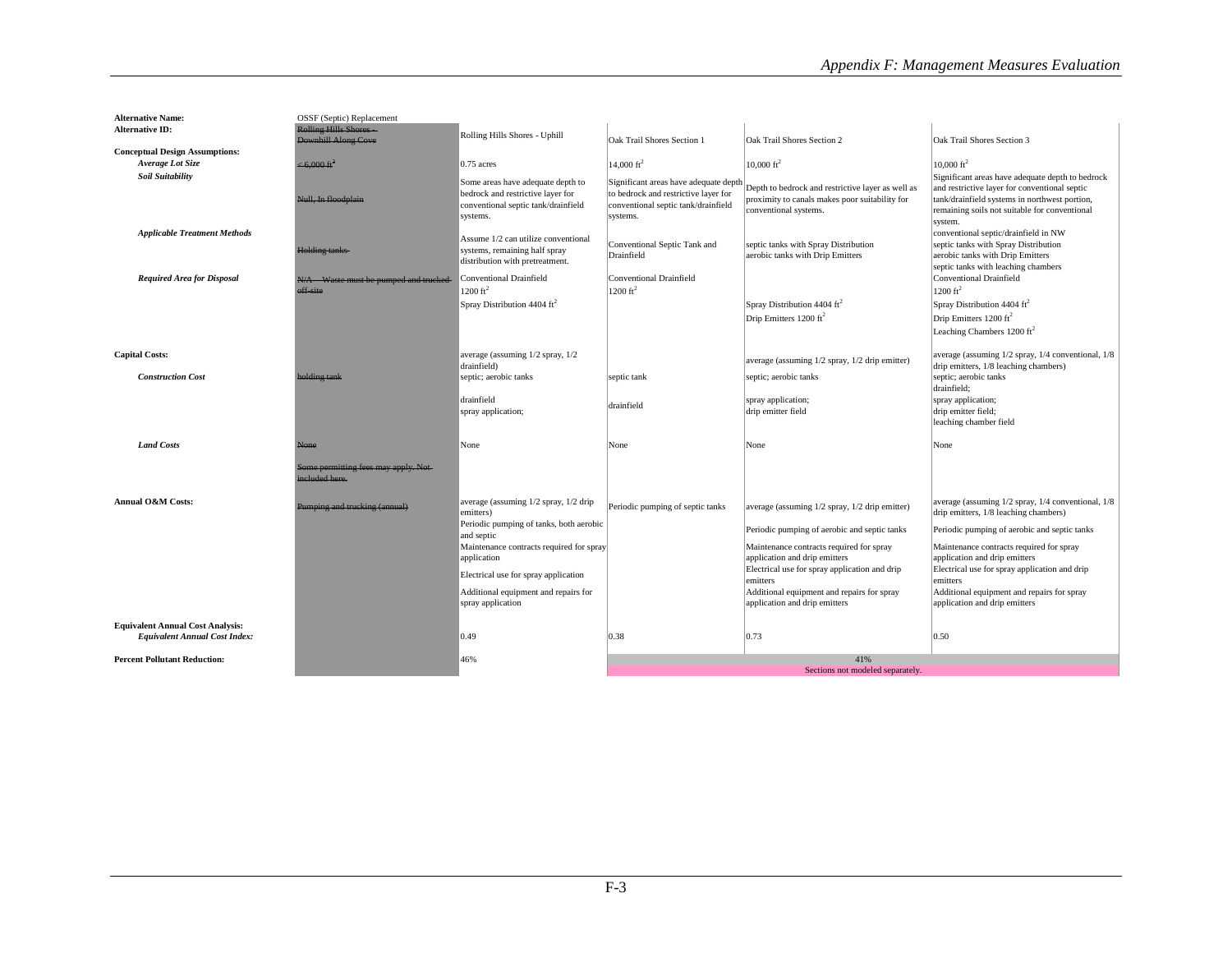| <b>Alternative Name:</b>                | OSSF (Septic) Replacement                     |                                                                             |                                       |
|-----------------------------------------|-----------------------------------------------|-----------------------------------------------------------------------------|---------------------------------------|
| <b>Alternative ID:</b>                  | Long Creek                                    | Sky Harbor                                                                  | Port Ridglea East                     |
| <b>Conceptual Design Assumptions:</b>   |                                               |                                                                             |                                       |
| Average Lot Size                        | $26,000 \text{ ft}^2$                         | 15,250 $ft^2$                                                               | 10,900 $\rm ft^2$                     |
| <b>Soil Suitability</b>                 |                                               |                                                                             | 'Null'' for both depth to bedrock and |
|                                         | Depth to bedrock and restrictive layer as     | Significant land could be suitable for                                      | depth to restrictive layer            |
|                                         | well as proximity to canals makes poor        | conventional drainfields                                                    | Septic tank absorption field          |
|                                         | suitability for conventional systems.         |                                                                             | suitability "Very Limited"            |
| <b>Applicable Treatment Methods</b>     |                                               | Assume 1/4 can utilize conventional                                         |                                       |
|                                         | septic or aerobic tanks with Spray            | systems, half spray distribution (septic                                    | Replace conventional systems with     |
|                                         | Distribution                                  | or aerobic tanks), 1/8 drip emitters                                        | aerobic tanks with drip emitters      |
|                                         | aerobic tanks with drip emitters              | (aerobic tanks), 1/8 leaching chambers<br>$($ cantia)                       |                                       |
| <b>Required Area for Disposal</b>       |                                               | <b>Conventional Drainfield</b>                                              |                                       |
|                                         |                                               | $1200 \text{ ft}^2$                                                         |                                       |
|                                         | Spray Distribution 4404 ft <sup>2</sup>       | Spray Distribution 4404 $\text{ft}^2$                                       |                                       |
|                                         | Drip Emitters 1200 ft <sup>2</sup>            | Drip Emitters 1200 ft <sup>2</sup>                                          | Drip Emitters 1200 ft <sup>2</sup>    |
|                                         |                                               | Leaching Chambers 1200 ft <sup>2</sup>                                      |                                       |
|                                         |                                               |                                                                             |                                       |
| <b>Capital Costs:</b>                   |                                               | average (assuming 1/2 spray, 1/4                                            |                                       |
|                                         | average (assuming $1/2$ spray, $1/2$ drip     | septic/drainfield, 1/8 drip emitter, 1/8                                    | assuming all drip emitters with       |
|                                         | emitter)                                      | leaching chamber)                                                           | aerobic pretreatment                  |
| <b>Construction Cost</b>                | septic; aerobic tanks                         | septic; aerobic tanks                                                       | aerobic tanks                         |
|                                         |                                               | drainfield;                                                                 |                                       |
|                                         | spray application;                            | spray application;                                                          |                                       |
|                                         | drip emitter field                            | drip emitter field;                                                         | drip emitter field                    |
|                                         |                                               | leaching chamber field                                                      |                                       |
|                                         |                                               |                                                                             |                                       |
| <b>Land Costs</b>                       | None                                          | None                                                                        | None                                  |
|                                         |                                               |                                                                             |                                       |
|                                         |                                               |                                                                             |                                       |
|                                         |                                               |                                                                             |                                       |
| <b>Annual O&amp;M Costs:</b>            | average (assuming 1/2 spray, 1/2 drip         | average (assuming $1/2$ spray, $1/4$                                        | assuming all drip emitters with       |
|                                         | emitter)                                      | septic/drainfield, 1/8 drip emitter, 1/8                                    | aerobic pretreatment                  |
|                                         |                                               | leaching chamber)                                                           |                                       |
|                                         | Periodic pumping of aerobic and septic tanks  | Periodic pumping of aerobic and septic                                      | Periodic pumping of aerobic tank      |
|                                         |                                               | tanks                                                                       |                                       |
|                                         | Maintenance contracts required for spray      | Maintenance contracts required for spray Maintenance contracts required for |                                       |
|                                         | application and drip emitters                 | application and drip emitters                                               | drip emitters                         |
|                                         | Electrical use for spray application and drip | Electrical use for spray application and                                    | Electrical use for drip emitters      |
|                                         | emitters                                      | drip emitters                                                               |                                       |
|                                         | Additional equipment and repairs for spray    | Additional equipment and repairs for                                        | Additional equipment and repairs for  |
|                                         | application and drip emitters                 | spray application and drip emitters                                         | drip emitters                         |
| <b>Equivalent Annual Cost Analysis:</b> |                                               |                                                                             |                                       |
| <b>Equivalent Annual Cost Index:</b>    | 0.80                                          | 0.57                                                                        | 1.00                                  |
|                                         |                                               |                                                                             |                                       |
|                                         |                                               |                                                                             |                                       |
| <b>Percent Pollutant Reduction:</b>     | Negligible watershed reduction.               | 9%                                                                          | 75%                                   |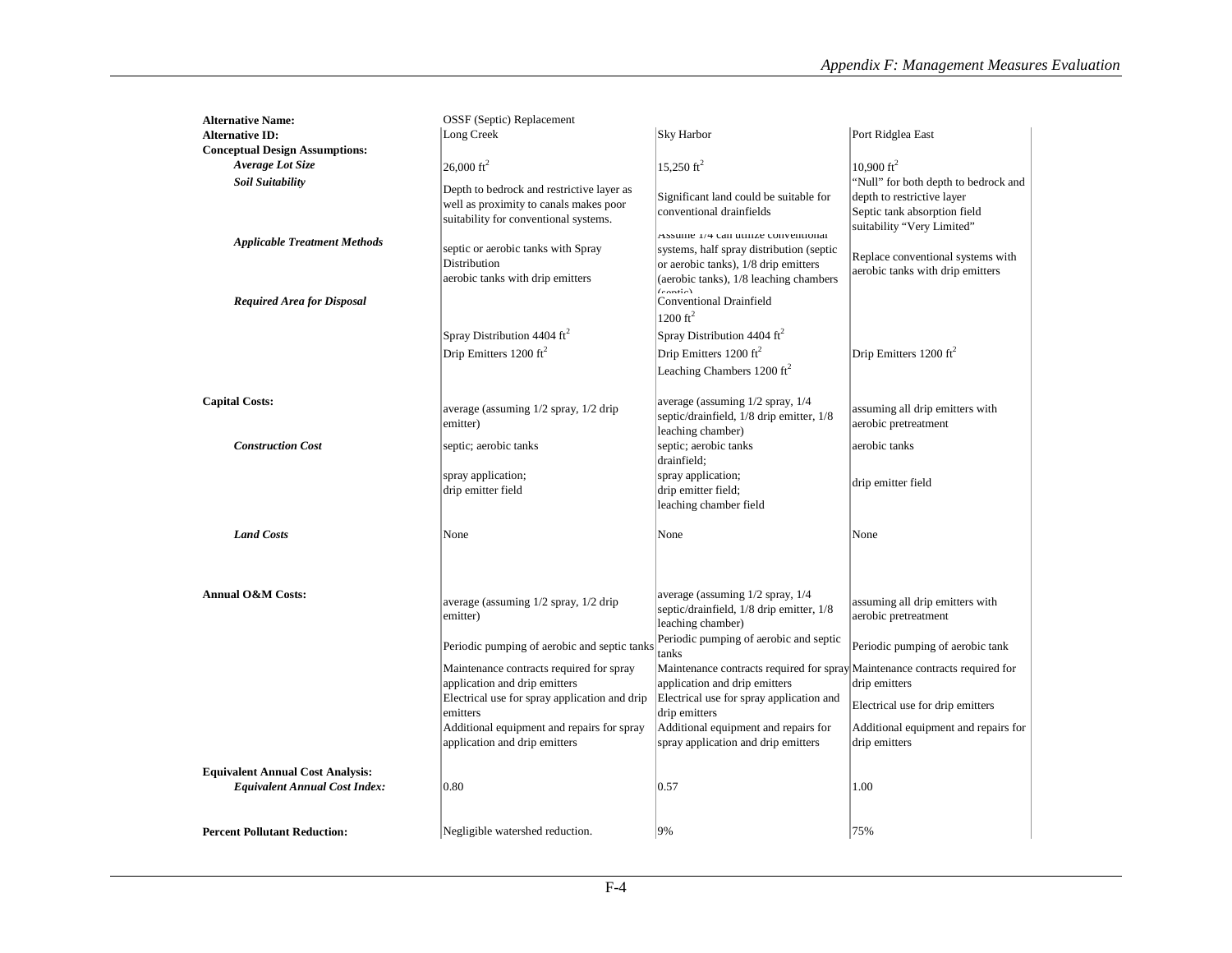| <b>Alternative Name:</b>                                               | Low Pressure Wastewater Collection System                                                                                                             |
|------------------------------------------------------------------------|-------------------------------------------------------------------------------------------------------------------------------------------------------|
| <b>Description:</b>                                                    | Removal of OSSFs, replacement with low pressure collection system                                                                                     |
| <b>Pollutant Addressed:</b>                                            | Bacteria                                                                                                                                              |
| <b>Conceptual Design Assumptions:</b>                                  | LP collection system per vendor design guidelines; TCEQ Chap. 217; SDR-21<br>pressure class PVC                                                       |
|                                                                        | 200 gal/connection/day                                                                                                                                |
|                                                                        | 30 Amp/240V dedicated circuit available at each site                                                                                                  |
|                                                                        | Assumed TDH (Total Dynamic Head) <185'; design goal is operating pressure<br>below 60 psi.                                                            |
|                                                                        | Average flowrate at each pump set at 11 gpm.                                                                                                          |
|                                                                        | Lines to be installed in existing ROW; infrequent conflicts with other utilities,<br>driveways, mailboxes, etc.                                       |
|                                                                        | Relief valve assemblies not included (no analysis done to determine need)                                                                             |
|                                                                        | Easements required from service tap to grinder pump would be granted at no cost                                                                       |
|                                                                        | Capacities and costs assume service to each platted lot, whether occupied or not.                                                                     |
|                                                                        | Lift station capacity determined by peak flows (TCEQ CH 217, Subchap B).                                                                              |
| <b>Capital Cost Assumptions:</b>                                       |                                                                                                                                                       |
| <b>Construction Cost</b>                                               | LP system includes: grinder pump/tank (station); control panel; lateral assembly;<br>saddle tap to main; bedding material; force main; asphalt repair |
|                                                                        | 3-phase power is assumed to be available at lift station and plant sites                                                                              |
| Design & Administrative                                                | Engineering, Surveying, Permitting, Construction Administration, Contract<br>Administration Total 20% (added to construction cost)                    |
| Contingency                                                            | Given multiple uncertainties at this stage, 20% assumed and added to construction<br>cost.                                                            |
| <b>O&amp;M</b> Cost Assumptions:                                       |                                                                                                                                                       |
|                                                                        | Maintenance will be performed under contract, monthly fee assessed                                                                                    |
|                                                                        | Pump equipment replacement at year 10, partial equipment (other than pump)<br>replacement at year 21                                                  |
|                                                                        | Power cost calculated at \$0.11/kWh and +/- 9 kWh/month                                                                                               |
| <b>Equivalent Annual Cost Analysis:</b><br><b>Lifespan Assumption:</b> | 25 years<br>10%                                                                                                                                       |
| <b>Interest Rate Assumption:</b>                                       | Weighted cost of capital assuming inflationary trend                                                                                                  |
| <b>Equivalent Annual Cost Index:</b>                                   | Ratio of Equivalent Annual Cost for this alternative compared to the maximum<br>Equivalent Annual Cost of all alternatives.                           |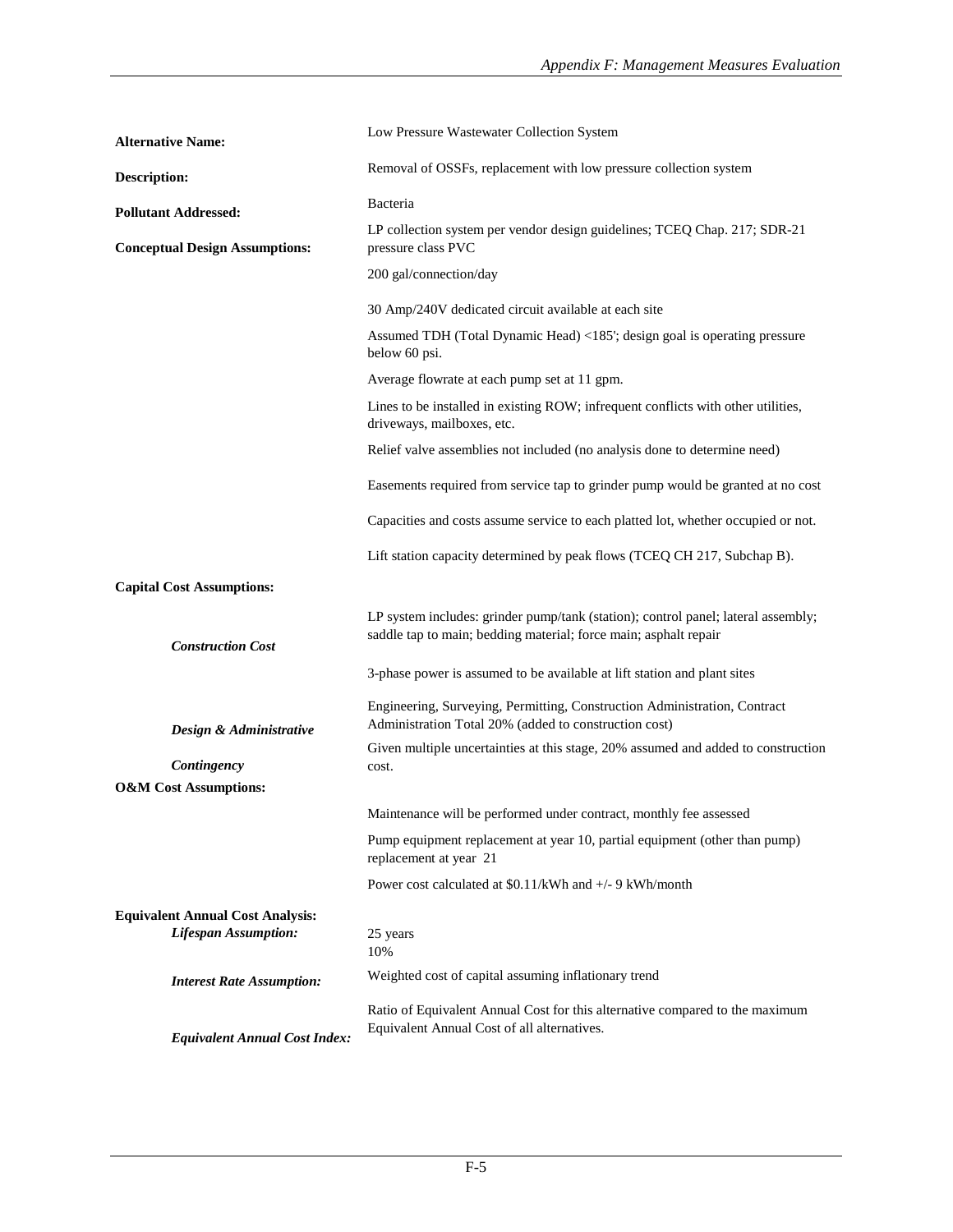| <b>Alternative Name:</b>                                               | Mixed Collection System: Gravity and Low Pressure                                                                                                      |
|------------------------------------------------------------------------|--------------------------------------------------------------------------------------------------------------------------------------------------------|
| <b>Description:</b>                                                    | Removal of OSSFs, replacement with mixed low pressure and gravity<br>collection system                                                                 |
| <b>Pollutant addressed:</b>                                            | Bacteria                                                                                                                                               |
| <b>Conceptual Design Assumptions:</b>                                  | LP collection system per vendor design guidelines; TCEQ Chap. 217; SDR-<br>21 pressure class PVC<br>200 gal/connection/day                             |
|                                                                        | 30 Amp/240V dedicated circuit available at each site                                                                                                   |
|                                                                        | Assumed TDH <185'; design goal is operating pressure below 60 psi.                                                                                     |
|                                                                        | Average flowrate at each pump set at 11 gpm.                                                                                                           |
|                                                                        | Lines to be installed in existing ROW; infrequent conflicts with other<br>utilities, driveways, mailboxes, etc.                                        |
|                                                                        | Relief valve assemblies not included (no analysis done to determine need)                                                                              |
|                                                                        | Easements required from service tap to grinder pump would be granted at<br>no cost                                                                     |
|                                                                        | Capacities and costs assume service to occupied lots only.                                                                                             |
|                                                                        | Lift station capacity determined by peak flows (TCEQ CH 217, Subch B).                                                                                 |
| <b>Capital Cost Assumptions:</b>                                       |                                                                                                                                                        |
| <b>Construction Cost</b>                                               | LP system includes: grinder pump/tank (station); control panel; lateral<br>assembly; saddle tap to main; bedding material; force main; asphalt repair  |
|                                                                        | 8" PVC Gravity main assumed; slope assumed consistent with surface<br>grade; concrete 4' dia manholes assumed at change in direction and every<br>400' |
|                                                                        | 3-phase power is assumed to be available at lift station and plant sites                                                                               |
| Design & Administrative                                                | Engineering, Surveying, Permitting, Construction Administration, Contract<br>Administration Total 20% (added to construction cost)                     |
| Contingency                                                            | Given multiple uncertainties at this stage, 20% assumed and added to<br>construction cost.                                                             |
| <b>O&amp;M</b> Cost Assumptions:                                       | Maintenance will be performed under contract/monthly fee assessed                                                                                      |
|                                                                        | Pump equipment replacement at year 10, partial equipment (other than<br>pump) replacement at year 21                                                   |
|                                                                        | Power cost calculated at \$0.11/kWh and +/- 9 kWh/month                                                                                                |
| <b>Equivalent Annual Cost Analysis:</b><br><b>Lifespan Assumption:</b> | 25 years                                                                                                                                               |
| <b>Interest Rate Assumption:</b>                                       | 10%<br>Weighted cost of capital assuming inflationary trend                                                                                            |
|                                                                        |                                                                                                                                                        |
| <b>Equivalent Annual Cost Index:</b>                                   | Ratio of Equivalent Annual Cost for this alternative compared to the<br>maximum Equivalent Annual Cost of all alternatives.                            |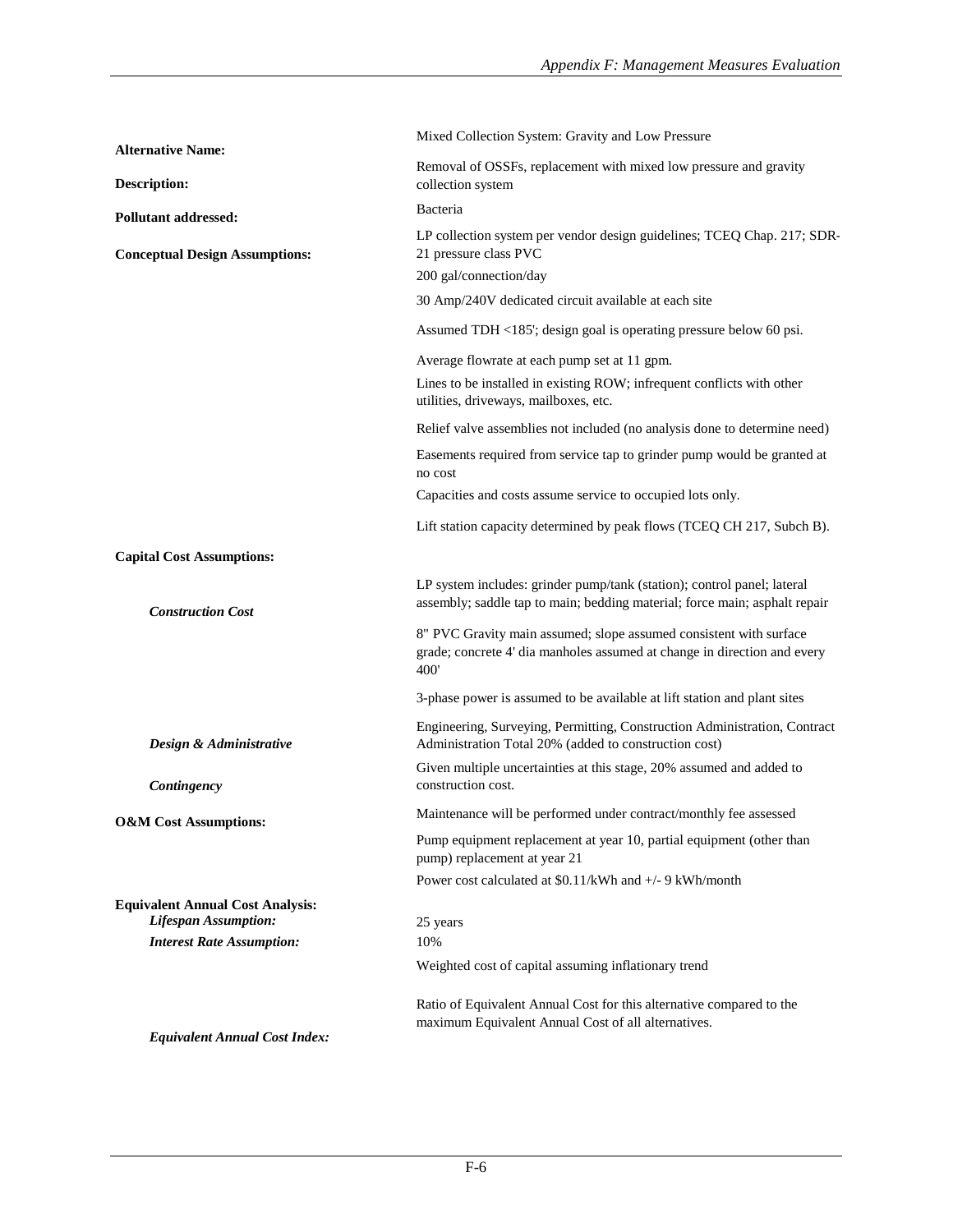| <b>Alternative Name:</b>                                             | Local Wastewater Treatment (Package Plant/MiniWastewater)                                                                                                                                             |
|----------------------------------------------------------------------|-------------------------------------------------------------------------------------------------------------------------------------------------------------------------------------------------------|
| Description:                                                         | Removal of OSSFs, replacement with a collection system to a package treatment<br>plant                                                                                                                |
| <b>Pollutant Addressed:</b><br><b>Conceptual Design Assumptions:</b> | Bacteria                                                                                                                                                                                              |
|                                                                      | Serves an individual subdivision or an aggregation of subdivisions                                                                                                                                    |
|                                                                      | Collection by low pressure or mixed system                                                                                                                                                            |
|                                                                      | Treats up to 0.5 MGD                                                                                                                                                                                  |
|                                                                      | 200 gal/connection/day                                                                                                                                                                                |
|                                                                      | Plant capacity determined by permitted flows (TCEQ CH 217, Subchapter B).                                                                                                                             |
|                                                                      | Steel construction                                                                                                                                                                                    |
|                                                                      | Plant location not tied to specific property, but "prototypical, neutral property"<br>based on total dynamic head pumping limits                                                                      |
|                                                                      | Assumed treatment limits: CBOD-10, TSS-15, NH3-2, DO-4, P-2                                                                                                                                           |
|                                                                      | Treated wastewater discharged into lake, or immediate tributary to lake after<br>disinfection                                                                                                         |
| <b>Capital Cost Assumptions:</b>                                     |                                                                                                                                                                                                       |
| <b>Construction Cost</b>                                             | 3-phase power is assumed to be available at lift station and plant sites                                                                                                                              |
|                                                                      | Wastewater Treatment Plant is assumed to be steel package plant with limits as<br>described above. Price includes sitework/yardwork/electrical and foundation.                                        |
| <b>Land Costs</b>                                                    | Purchase of land for plant site assumed at 3 times taxroll appraised value due to<br>limitations on pumping (total dynamic head) that will restrict site selection (ie. lack<br>of substitutability). |
| Design & Administrative                                              | Engineering, Surveying, Permitting, Construction Administration, Contract<br>Administration Total 20% (added to construction cost)                                                                    |
| Contingency                                                          | Given multiple uncertainties at this stage, 20% assumed and added to construction<br>cost.                                                                                                            |
| <b>O&amp;M</b> Cost Assumptions:                                     |                                                                                                                                                                                                       |
|                                                                      | Includes labor, chemicals/materials, equipment replacement                                                                                                                                            |
|                                                                      | Power cost calculated at \$0.11/kWh and +/- 9 kWh/month                                                                                                                                               |
|                                                                      | Maintenance will be performed under contract/monthly fee assessed                                                                                                                                     |
| <b>Equivalent Annual Cost Analysis:</b>                              |                                                                                                                                                                                                       |
| <b>Lifespan Assumption:</b>                                          | 25 years                                                                                                                                                                                              |
| <b>Interest Rate Assumption:</b>                                     | 10%                                                                                                                                                                                                   |
|                                                                      | Weighted cost of capital assuming inflationary trend                                                                                                                                                  |
| <b>Equivalent Annual Cost Index:</b>                                 | Ratio of Equivalent Annual Cost for this alternative compared to the maximum<br>Equivalent Annual Cost of all alternatives.                                                                           |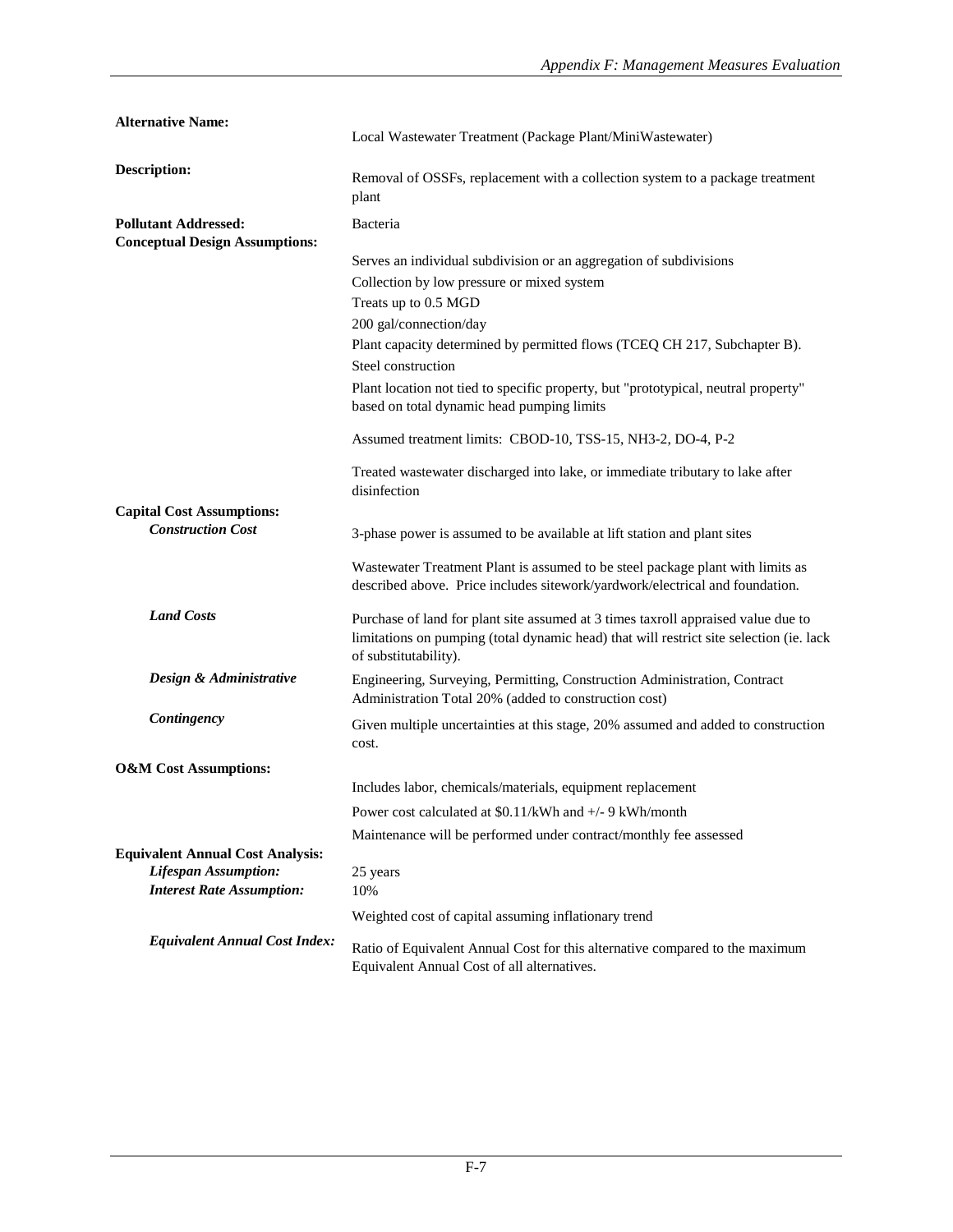| <b>Alternative ID:</b>               | RHS-LP-Local                                                                     | RHS FP-LP-Local<br>Rolling Hills Shores Floodplain,         |
|--------------------------------------|----------------------------------------------------------------------------------|-------------------------------------------------------------|
| <b>Alternative Name:</b>             | Rolling Hills Shores, Low Pressure System,<br><b>Local Treatment</b>             | Low Pressure System, Local<br>Treatment                     |
| <b>Service Area</b>                  | Rolling Hills Shores and Hidden Valley<br>Estates                                | Residences in floodplain in<br>Rolling Hills Shores         |
| <b>Collection</b>                    |                                                                                  |                                                             |
| <b>Number of Connections</b>         | 299 (103 residences and 196 non-floodplain<br>lots)                              | 103                                                         |
| <b>Lift Station</b>                  | Not considered to be required for chosen<br>treatment site.                      | Not considered to be required for<br>chosen treatment site. |
| <b>Wastewater Treatment</b>          |                                                                                  |                                                             |
| <b>Treatment Facility</b>            | Package Plant                                                                    | Package Plant                                               |
| <b>Treatment Flows</b>               | $0.09$ MGD                                                                       | $0.03$ MGD                                                  |
| <b>Equivalent Annual Cost Index:</b> | 0.64                                                                             | 0.65                                                        |
| <b>Pollutant Percent Reduction:</b>  | 62%                                                                              | 62%                                                         |
|                                      |                                                                                  |                                                             |
| <b>Alternative ID:</b>               | OTS-LP-Local                                                                     | LC-LP-Local                                                 |
| <b>Alternative Name:</b>             | Oak Trail Shores, Low Pressure System, Local<br>Treatment                        | Long Creek, Low Pressure System, Local<br>Treatment         |
| <b>Service Area</b>                  | Oak Trail Shores                                                                 | Long Creek                                                  |
| <b>Collection</b>                    |                                                                                  |                                                             |
| <b>Number of Connections</b>         | 1985                                                                             | 95                                                          |
| <b>Lift Station</b>                  | Assumed flow from 875 connections to be<br>lifted: 1.05 MGD, 3,300 ft force main | Not considered to be required for chosen<br>treatment site. |
| <b>Wastewater Treatment</b>          |                                                                                  |                                                             |
| <b>Treatment Facility</b>            | Package Plant                                                                    | Package Plant                                               |
| <b>Treatment Flows</b>               | 0.596 MGD                                                                        | $0.03$ MGD                                                  |
| <b>Equivalent Annual Cost Index:</b> | 0.55                                                                             | 0.59                                                        |
| <b>Pollutant Percent Reduction:</b>  | 54%                                                                              | 100%                                                        |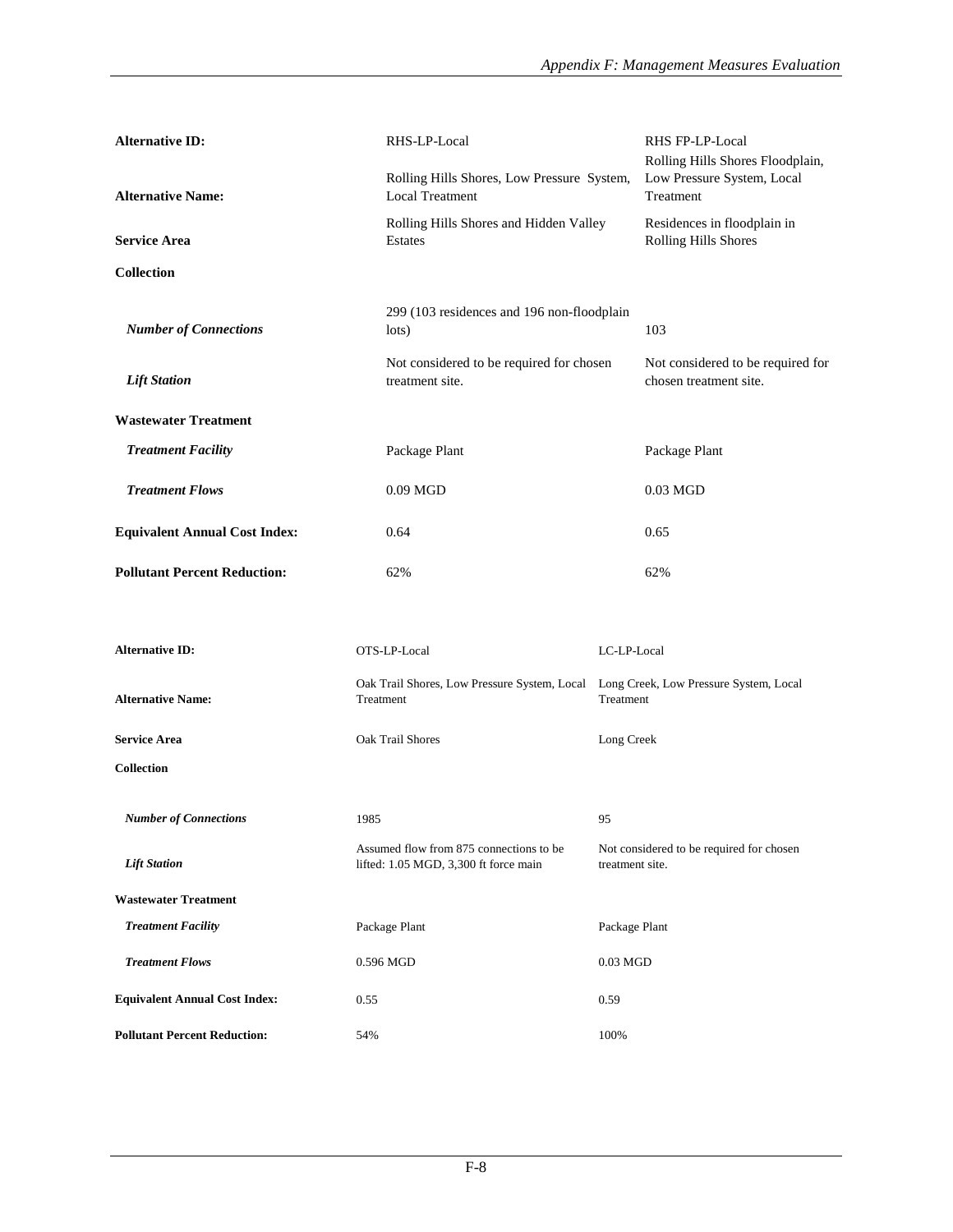| <b>Alternative ID:</b>               | SH-LP-Local                                      | <b>HHP</b> Local                                    |  |
|--------------------------------------|--------------------------------------------------|-----------------------------------------------------|--|
| <b>Alternative Name:</b>             | Sky Harbor, Low Pressure, Local Treatment        | <b>Indian Harbor, Low Pressure, Local Treatment</b> |  |
| <b>Service Area</b>                  | Sky Harbor                                       | <b>Indian Harbor</b>                                |  |
| <b>Collection</b>                    |                                                  |                                                     |  |
| <b>Number of Connections</b>         | 629<br>Assumed flow from 215 connections lifted: | 1909<br>Assumed flow from 790 connections lifted:   |  |
| <b>Lift Station</b>                  | 0.258 MGD, 5,250 ft force main                   | 0.948 MGD, 6,000 ft force main                      |  |
| <b>Wastewater Treatment</b>          |                                                  |                                                     |  |
| <b>Treatment Facility</b>            | Package Plant                                    | Package Plant                                       |  |
| <b>Treatment Flows</b>               | 0.189 MGD                                        | $0.573$ MGD                                         |  |
| <b>Equivalent Annual Cost Index:</b> | 0.42                                             | 0.25                                                |  |
| <b>Pollutant Percent Reduction:</b>  | 13%                                              | 100%                                                |  |

| <b>Alternative ID:</b>               | NB H-LP-Local                                                | PRE-LP-Local                                                 |
|--------------------------------------|--------------------------------------------------------------|--------------------------------------------------------------|
| <b>Alternative Name:</b>             | Nassau Bay II, Low Pressure, Local Treatment                 | Port Ridglea East-Low Pressure-Local-<br><b>Treatment</b>    |
| <b>Service Area</b>                  | Nassau Bay II                                                | Port Ridglea East                                            |
| <b>Collection</b>                    |                                                              |                                                              |
| <b>Number of Connections</b>         | 123                                                          | 248                                                          |
| <b>Lift Station</b>                  | Not considered to be required for chosen-<br>treatment site. | Not considered to be required for chosen-<br>treatment site. |
| <b>Wastewater Treatment</b>          |                                                              |                                                              |
| <b>Treatment Facility</b>            | Package Plant                                                | Package Plant                                                |
| <b>Treatment Flows</b>               | 0.037 MGD                                                    | $0.074$ MGD                                                  |
| <b>Equivalent Annual Cost Index:</b> | 0.28                                                         | 0.28                                                         |
| <b>Pollutant Percent Reduction:</b>  | 98%                                                          | 100%                                                         |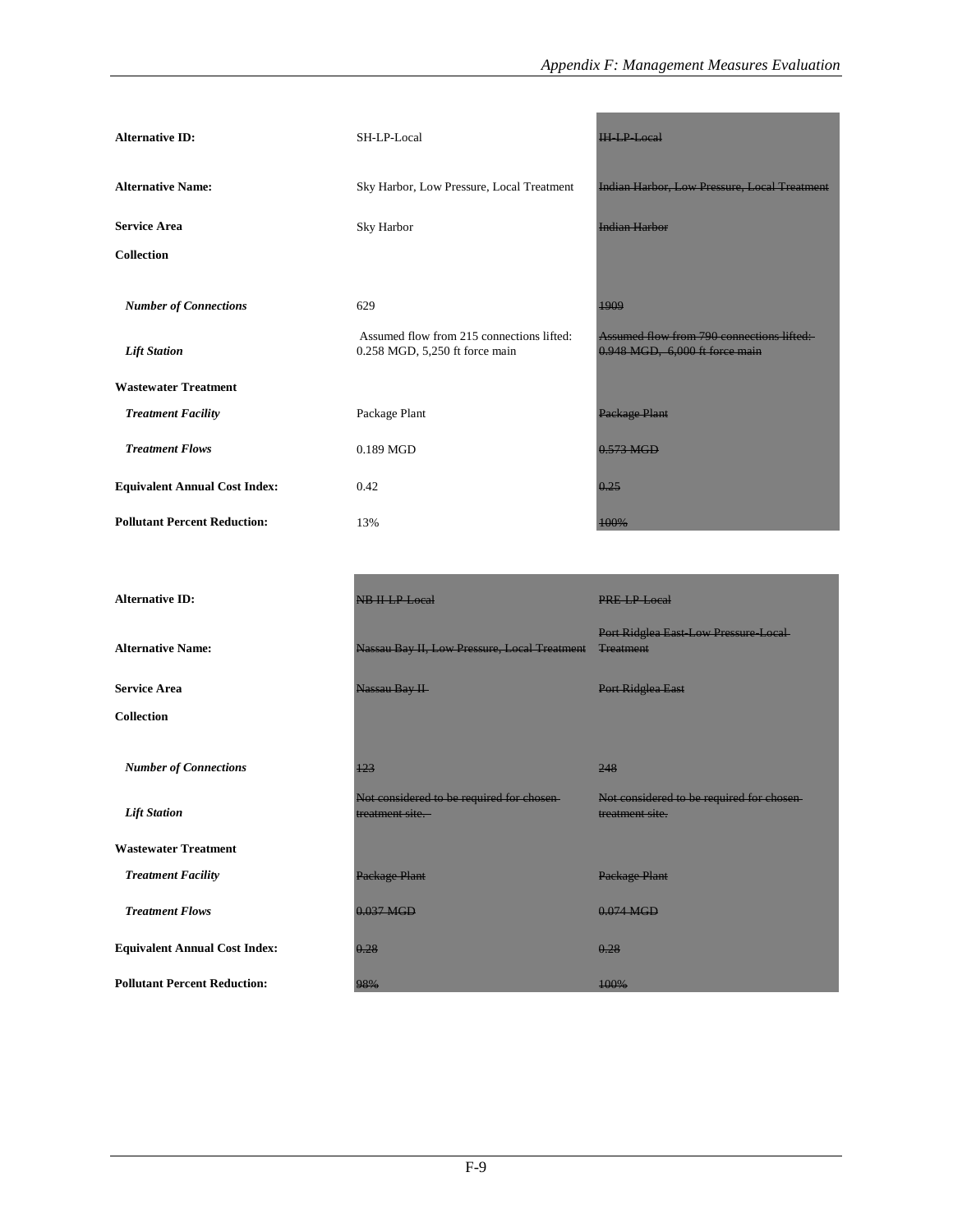| <b>Alternative ID:</b>                           | RHS-Mixed-Local                                                                                  | OTS-Mixed-Local                                               | SH-Mixed-Local                                                    |
|--------------------------------------------------|--------------------------------------------------------------------------------------------------|---------------------------------------------------------------|-------------------------------------------------------------------|
| <b>Alternative Name:</b>                         | Rolling Hills Shores, Mixed Collection,<br><b>Local Treatment</b>                                | Oak Trail Shores, Mixed Collection,<br><b>Local Treatment</b> | Sky Harbor, Mixed Collection, Local<br>Treatment                  |
| <b>Service Area</b>                              | Rolling Hills Shores and Hidden Valley<br>Estates                                                | Oak Trail Shores                                              | Sky Harbor                                                        |
| <b>Collection</b>                                |                                                                                                  |                                                               |                                                                   |
| <b>Number of Connections</b>                     | 299 (103 residences and 196 non-<br>floodplain lots)                                             | 1985                                                          | 629                                                               |
| <b>Low Pressure Connections</b>                  | 288                                                                                              | 849                                                           | 215                                                               |
| <b>Gravity Connections</b>                       | 11                                                                                               | 1136                                                          | 414                                                               |
| <b>Lift Station</b>                              | Not considered to be required for chosen Lift flow from 849 connections: 1.36<br>treatment site. | MGD, 3,300 ft force main                                      | Lift flow from 215 connections: 0.258<br>MGD, 1,800 ft force main |
| <b>Force Main</b><br><b>Wastewater Treatment</b> |                                                                                                  |                                                               |                                                                   |
| <b>Treatment Facility</b>                        | Package Plant                                                                                    | Package Plant                                                 | Package Plant                                                     |
| <b>Treatment Flows</b>                           | $0.09$ MGD                                                                                       | 0.596 MGD                                                     | 0.189 MGD                                                         |
| <b>Equivalent Annual Cost Index:</b>             | 0.67                                                                                             | 0.38                                                          | 0.42                                                              |
| <b>Pollutant Percent Reduction:</b>              | 62%                                                                                              | 54%                                                           | 13%                                                               |

| <b>Alternative ID:</b>               | <b>IH Mixed Local</b>                                                                                    | <b>NB II Mixed Local</b>                                           |
|--------------------------------------|----------------------------------------------------------------------------------------------------------|--------------------------------------------------------------------|
| <b>Alternative Name:</b>             | <b>Indian Harbor, Mixed Collection, Local Nassau Bay II, Mixed Collection, Local</b><br><b>Treatment</b> | <b>Treatment</b>                                                   |
| <b>Service Area</b>                  | <b>Indian Harbor</b>                                                                                     | Nassau Bay II                                                      |
| <b>Collection</b>                    |                                                                                                          |                                                                    |
| <b>Number of Connections</b>         | 1909                                                                                                     | 123                                                                |
| <b>Low Pressure Connections</b>      | 1119                                                                                                     | 65                                                                 |
| <b>Gravity Connections</b>           | 790                                                                                                      | 58                                                                 |
| <b>Lift Station</b>                  | Lift flow from 989 connections: 1.187<br>MGD, 6,000 ft force main                                        | Lift flow from 123 connections: 0.148<br>MGD, 4,150 ft force main. |
| <b>Force Main</b>                    |                                                                                                          |                                                                    |
| <b>Wastewater Treatment</b>          |                                                                                                          |                                                                    |
| <b>Treatment Facility</b>            | <b>Package Plant</b>                                                                                     | <b>Package Plant</b>                                               |
| <b>Treatment Flows</b>               | $0.573$ MGD                                                                                              | $0.037$ MGD                                                        |
| <b>Equivalent Annual Cost Index:</b> | 0.24                                                                                                     | 0.34                                                               |
| <b>Pollutant Percent Reduction:</b>  | 0.997                                                                                                    | 0.982                                                              |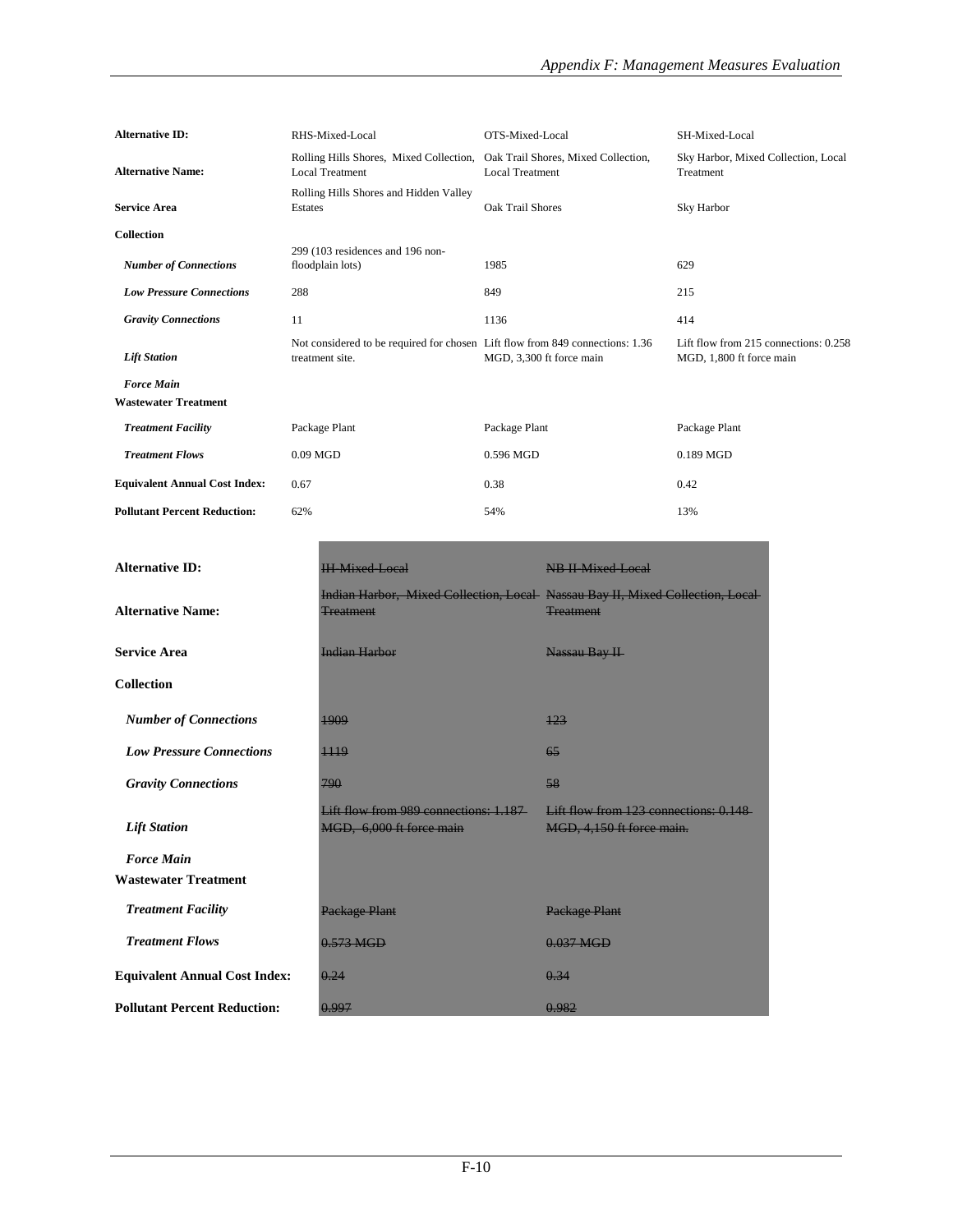| <b>Alternative ID:</b>                                                      | RHS & OTS Local Treatment                                            | RHS to OTS Local Treatment                                                                                                                                                                                                                                      | NB2 & PRE Local Treatment                                     | NB2 to PRE Local Treatment                                                                                                                                                                                          |
|-----------------------------------------------------------------------------|----------------------------------------------------------------------|-----------------------------------------------------------------------------------------------------------------------------------------------------------------------------------------------------------------------------------------------------------------|---------------------------------------------------------------|---------------------------------------------------------------------------------------------------------------------------------------------------------------------------------------------------------------------|
| <b>Alternative Name:</b><br><b>Service Area</b><br>Collection               | Rolling Hills Shores, Hidden Valley<br>Estates, and Oak Trail Shores | Rolling Hills Shores, Hidden Valley<br>Estates, The Cliffs of Lake Granbury,<br>Indian Hills, The Live Oaks, Lake<br>Granbury Harbor, Arrowhead Shores,<br>Lake Granbury Estates, Country Hill<br>Acres, Oak Trail Acres, Oak Hills, Oak<br><b>Trail Shores</b> | Nassau Bay II and Port Ridglea East                           | Nassau Bay II, Nassau Bay, Sandy<br>Beach, Wildwood, Holiday Estates,<br>Summerland, Port Ridglea, Port Ridglea<br>East, Sierra Blanca, Oak Grove Farm,<br>Sierra, Lake at Timber Cove, Timber<br>Cove, Montego Bay |
| <b>Number of Connections</b>                                                | 2,284                                                                | 5,404                                                                                                                                                                                                                                                           | 359                                                           | 1,251                                                                                                                                                                                                               |
|                                                                             |                                                                      |                                                                                                                                                                                                                                                                 |                                                               |                                                                                                                                                                                                                     |
| <b>Low Pressure Connections</b>                                             | 1,137                                                                | 2,929                                                                                                                                                                                                                                                           | 359                                                           | 1,251                                                                                                                                                                                                               |
| <b>Gravity Connections</b>                                                  | 1,147                                                                | 2,475                                                                                                                                                                                                                                                           | $\mathbf{0}$                                                  | $\mathbf{0}$                                                                                                                                                                                                        |
| <b>Lift Station</b>                                                         | Assume 2 required.                                                   | Assume 4 required.                                                                                                                                                                                                                                              | Assume 0 required.                                            | Assume 2 required.                                                                                                                                                                                                  |
| <b>Force Main</b><br><b>Wastewater Treatment</b>                            | 5.2 miles                                                            | 5.2 miles                                                                                                                                                                                                                                                       | None required.                                                | 2 miles                                                                                                                                                                                                             |
| <b>Treatment Facility</b>                                                   | Package Plant                                                        | Package Plant                                                                                                                                                                                                                                                   | Package Plant                                                 | Package Plant                                                                                                                                                                                                       |
| <b>Treatment Flows</b>                                                      | $0.69$ MGD                                                           | 1.74 MGD                                                                                                                                                                                                                                                        | 0.43 MGD                                                      | $1.0\text{ MGD}$                                                                                                                                                                                                    |
| <b>Equivalent Annual Cost Index:</b><br><b>Pollutant Percent Reduction:</b> | 0.56<br>Equals human (septic) contribution from<br>both areas        | 0.33<br>Equals human (septic) contribution from<br>all areas                                                                                                                                                                                                    | 0.65<br>Equals human (septic) contribution from<br>both areas | 0.54<br>Equals human (septic) contribution from<br>all areas                                                                                                                                                        |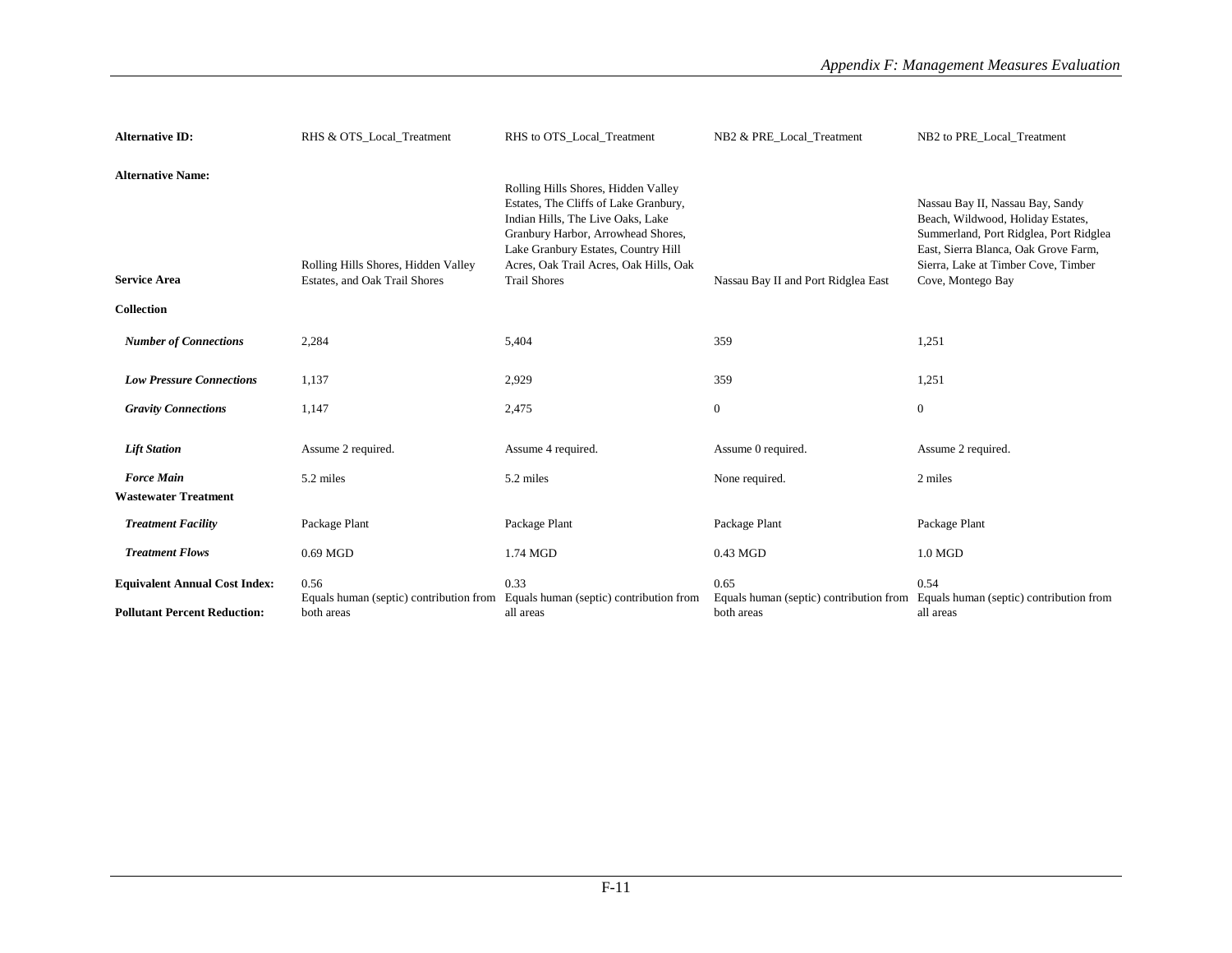| <b>Alternative Name:</b>                                        | Regional Wastewater Treatment                                                                                                                                                                                            |
|-----------------------------------------------------------------|--------------------------------------------------------------------------------------------------------------------------------------------------------------------------------------------------------------------------|
| <b>Description:</b><br><b>Pollutant Addressed:</b>              | Removal of OSSFs with a collection system to a regional wastewater treatment<br>plant; Service for subdivisions along Lake Granbury not provided by centralized<br>wastewater treatment                                  |
| <b>Conceptual Design Assumptions:</b>                           | Bacteria                                                                                                                                                                                                                 |
|                                                                 | Serves residents along Lake Granbury without centralized wastewater treatment                                                                                                                                            |
|                                                                 | Subdivisions/local entities provide wastewater collection and tie into extended<br>trunklines to reach City of Granbury's proposed 10 MGD plant north of<br>Granbury or Acton MUD's existing plant on east side of lake. |
|                                                                 | Collection by low pressure or mixed system                                                                                                                                                                               |
|                                                                 | 200 gal/connection/day used to determine treatment flows                                                                                                                                                                 |
|                                                                 | Lift station location not set to specific property, but governed by total dynamic<br>head (TDH) limits                                                                                                                   |
|                                                                 | Package plants constructed for interim treatment may be converted to lift stations<br>to tie into regional plants                                                                                                        |
|                                                                 | Assumed treatment limits: CBOD-10, TSS-15, NH3-2, DO-4, P-2                                                                                                                                                              |
|                                                                 | Treated wastewater discharged into lake, or immediate tributary to lake after<br>disinfection                                                                                                                            |
| <b>Capital Cost Assumptions:</b><br><b>Construction Cost</b>    |                                                                                                                                                                                                                          |
|                                                                 | Collection system not included; determined separately.                                                                                                                                                                   |
|                                                                 | 3-phase power is assumed to be available at lift station and plant sites                                                                                                                                                 |
|                                                                 | Wastewater treatment plant cost assumes concrete facilities, sitework, yardwork,<br>electrical and foundation.                                                                                                           |
| <b>Land Costs</b>                                               | Purchase of land for plant site assumed at 3 times taxroll appraised value due to<br>limitations on TDH that will restrict site selection (ie. lack of substitutability).                                                |
| Design & Administrative                                         | Engineering, Surveying, Permitting, Construction Administration, Contract<br>Administration Total 20% (added to construction cost)                                                                                       |
| Contingency                                                     | Given multiple uncertainties at this stage, 20% assumed and added to<br>construction cost.                                                                                                                               |
| <b>O&amp;M</b> Cost Assumptions:                                |                                                                                                                                                                                                                          |
|                                                                 | Includes labor, chemicals/materials, equipment replacement                                                                                                                                                               |
|                                                                 | Maintenance will be performed under contract/monthly fee assessed                                                                                                                                                        |
|                                                                 | Power cost calculated at \$0.11/kWh and +/- 9 kWh/month                                                                                                                                                                  |
| <b>Equivalent Annual Cost Analysis:</b>                         |                                                                                                                                                                                                                          |
| <b>Lifespan Assumption:</b><br><b>Interest Rate Assumption:</b> | 50 years<br>10%                                                                                                                                                                                                          |
|                                                                 | Weighted cost of capital assuming inflationary trend                                                                                                                                                                     |
| <b>Equivalent Annual Cost Index:</b>                            | Ratio of Equivalent Annual Cost for this alternative compared to the maximum<br>Equivalent Annual Cost of all alternatives.                                                                                              |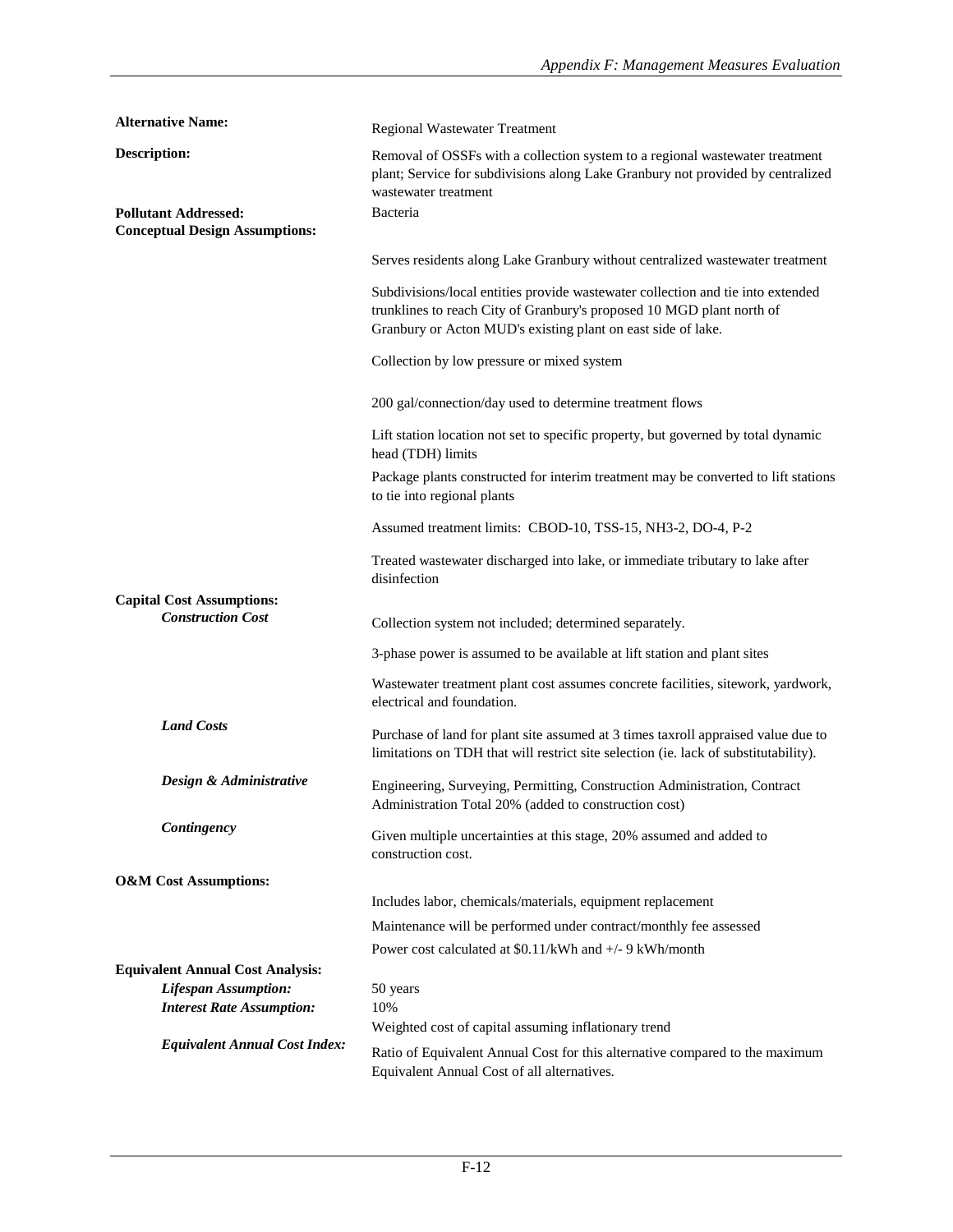| <b>Alternative ID:</b>                               | RHS & OTS_Regional                                                             | RHS to OTS_Regional                                                                                                                                                                                                                                             | Sky Harbor_Regional                                  |
|------------------------------------------------------|--------------------------------------------------------------------------------|-----------------------------------------------------------------------------------------------------------------------------------------------------------------------------------------------------------------------------------------------------------------|------------------------------------------------------|
| <b>Alternative Name:</b><br><b>Service Area</b>      | Rolling Hills Shores, Hidden<br>Valley Estates, and Oak Trail<br><b>Shores</b> | Rolling Hills Shores, Hidden Valley<br>Estates, The Cliffs of Lake Granbury,<br>Indian Hills, The Live Oaks, Lake<br>Granbury Harbor, Arrowhead Shores,<br>Lake Granbury Estates, Country Hill<br>Acres, Oak Trail Acres, Oak Hills, Oak<br><b>Trail Shores</b> | Sky Harbor                                           |
| <b>Collection</b>                                    |                                                                                |                                                                                                                                                                                                                                                                 |                                                      |
| <b>Number of Connections</b>                         | 2,284                                                                          | 5,404                                                                                                                                                                                                                                                           | 629                                                  |
| <b>Low Pressure Connections</b>                      | 1,137                                                                          | 2,929                                                                                                                                                                                                                                                           | 242                                                  |
| <b>Gravity Connections</b>                           | 1,147                                                                          | 2,475                                                                                                                                                                                                                                                           | 387                                                  |
| <b>Lift Station</b>                                  | Assume 2 required.                                                             | Assume 4 required.                                                                                                                                                                                                                                              | Assume 1 required.                                   |
| <b>Force Main</b>                                    | 2.5 miles                                                                      | 2.5 miles                                                                                                                                                                                                                                                       | $0.61$ miles                                         |
| <b>Wastewater Treatment</b>                          |                                                                                |                                                                                                                                                                                                                                                                 |                                                      |
| <b>Treatment FacilityDestination</b>                 | <b>City of Granbury</b>                                                        | <b>City of Granbury</b>                                                                                                                                                                                                                                         | City of Granbury SE WWTP                             |
| <b>Treatment Flows (\$3/Gallon Capital Recovery)</b> | 0.69 MGD                                                                       | 1.74 MGD                                                                                                                                                                                                                                                        | 0.75 MGD                                             |
| <b>Connection Fee (each)</b>                         |                                                                                |                                                                                                                                                                                                                                                                 |                                                      |
| <b>Equivalent Annual Cost Index:</b>                 | 0.35                                                                           | 0.26                                                                                                                                                                                                                                                            | 0.30                                                 |
| <b>Pollutant Percent Reduction:</b>                  | Equals human (septic)<br>contribution from all areas                           | Equals human (septic) contribution from<br>all areas                                                                                                                                                                                                            | Equals human (septic)<br>contribution from all areas |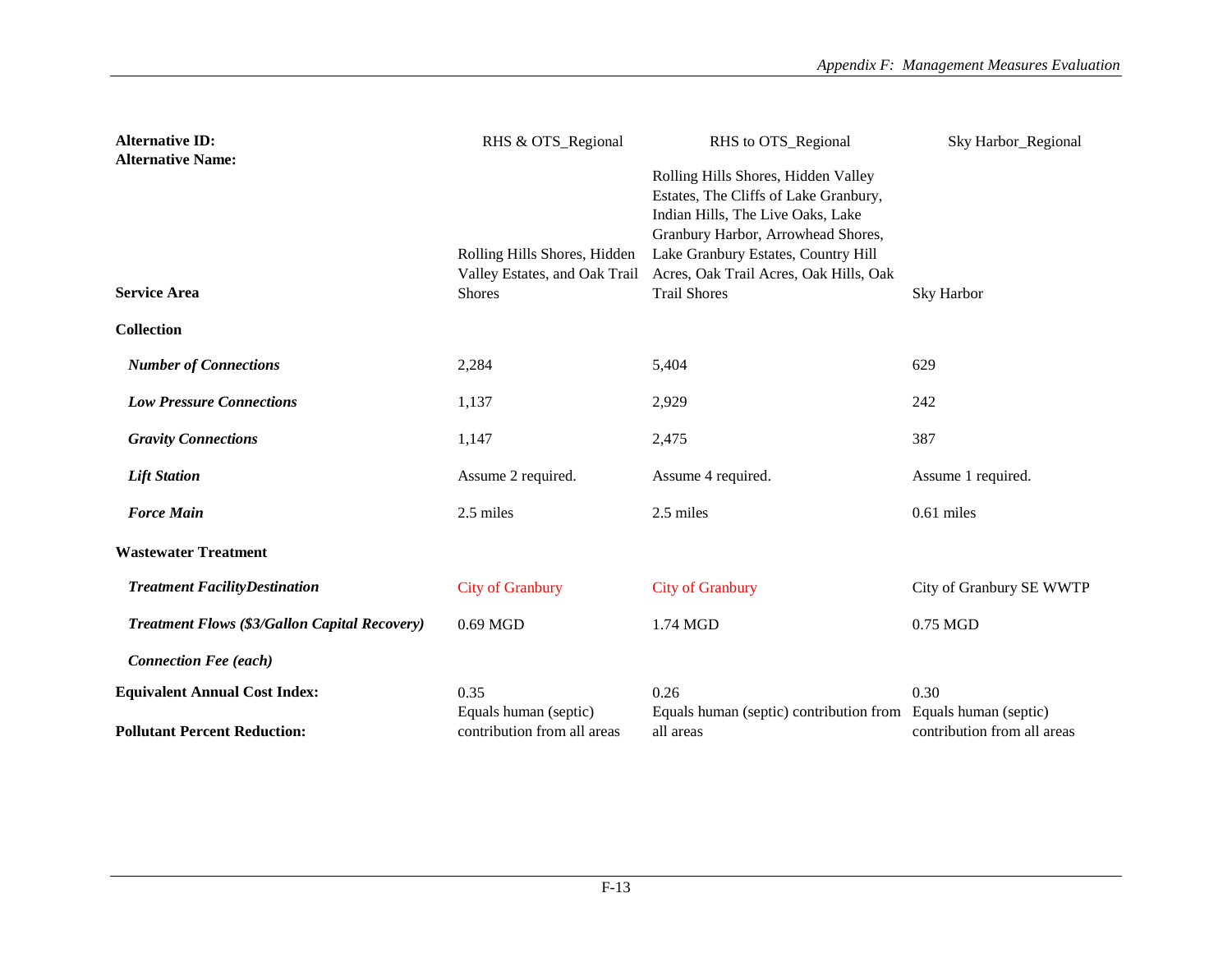| <b>Alternative ID:</b>                                                      | NB2 & PRE_Regional                                           | NB2 to PRE_Regional                                                                                                                                                                                                   | Indian Harbor_Regional                                       | Indian Harbor &<br>neighbors_Regional                                                                                                            |
|-----------------------------------------------------------------------------|--------------------------------------------------------------|-----------------------------------------------------------------------------------------------------------------------------------------------------------------------------------------------------------------------|--------------------------------------------------------------|--------------------------------------------------------------------------------------------------------------------------------------------------|
| <b>Alternative Name:</b><br><b>Service Area</b>                             | Nassau Bay II and Port<br>Ridglea East                       | Nassau Bay II, Nassau Bay,<br>Sandy Beach, Wildwood,<br>Holiday Estates, Summerland,<br>Port Ridgle, Port Ridglea East,<br>Sierra Blanca, Oak Grove Farm,<br>Sierra, Lake at Timber Cove,<br>Timber Cove, Montego Bay | <b>Indian Harbor</b>                                         | Indian Harbor, Ports O'Call,<br>Island Village, Comanche<br>Harbor, Comanche Point, The<br>Hills of Granbury, Knob Hill,<br><b>Mountain View</b> |
| <b>Collection</b>                                                           |                                                              |                                                                                                                                                                                                                       |                                                              |                                                                                                                                                  |
| <b>Number of Connections</b>                                                | 359                                                          | 1,251                                                                                                                                                                                                                 | 1,243                                                        | 2,788                                                                                                                                            |
| <b>Low Pressure Connections</b>                                             | 359                                                          | 1,251                                                                                                                                                                                                                 | 477                                                          | 781                                                                                                                                              |
| <b>Gravity Connections</b>                                                  | $\overline{0}$                                               | $\mathbf{0}$                                                                                                                                                                                                          | 766                                                          | 2,007                                                                                                                                            |
| <b>Lift Station</b>                                                         | Assume 1 required.                                           | Assume 3 required.                                                                                                                                                                                                    | Assume 1 required.                                           | Assume 1 required.                                                                                                                               |
| <b>Force Main</b>                                                           | 3 miles                                                      | 3 miles                                                                                                                                                                                                               | $1.36$ miles                                                 | 1.36 miles                                                                                                                                       |
| <b>Wastewater Treatment</b>                                                 |                                                              |                                                                                                                                                                                                                       |                                                              |                                                                                                                                                  |
| <b>Treatment FacilityDestination</b>                                        | Acton MUD DeCordova                                          | Acton MUD DeCordova                                                                                                                                                                                                   | <b>Acton MUD New Facility</b>                                | <b>Acton MUD New Facility</b>                                                                                                                    |
| <b>Treatment Flows (\$3/Gallon Capital Recovery)</b>                        | $0.43$ MGD                                                   | $1.0$ MGD                                                                                                                                                                                                             | 1.49 MGD                                                     | 3.35 MGD                                                                                                                                         |
| <b>Connection Fee (each)</b>                                                | \$3,143                                                      | \$3,143                                                                                                                                                                                                               | \$3,143                                                      | \$3,143                                                                                                                                          |
| <b>Equivalent Annual Cost Index:</b><br><b>Pollutant Percent Reduction:</b> | 0.65<br>Equals human (septic)<br>contribution from all areas | 0.54<br>Equals human (septic)<br>contribution from all areas                                                                                                                                                          | 0.70<br>Equals human (septic)<br>contribution from all areas | 0.60<br>Equals human (septic)<br>contribution from all areas                                                                                     |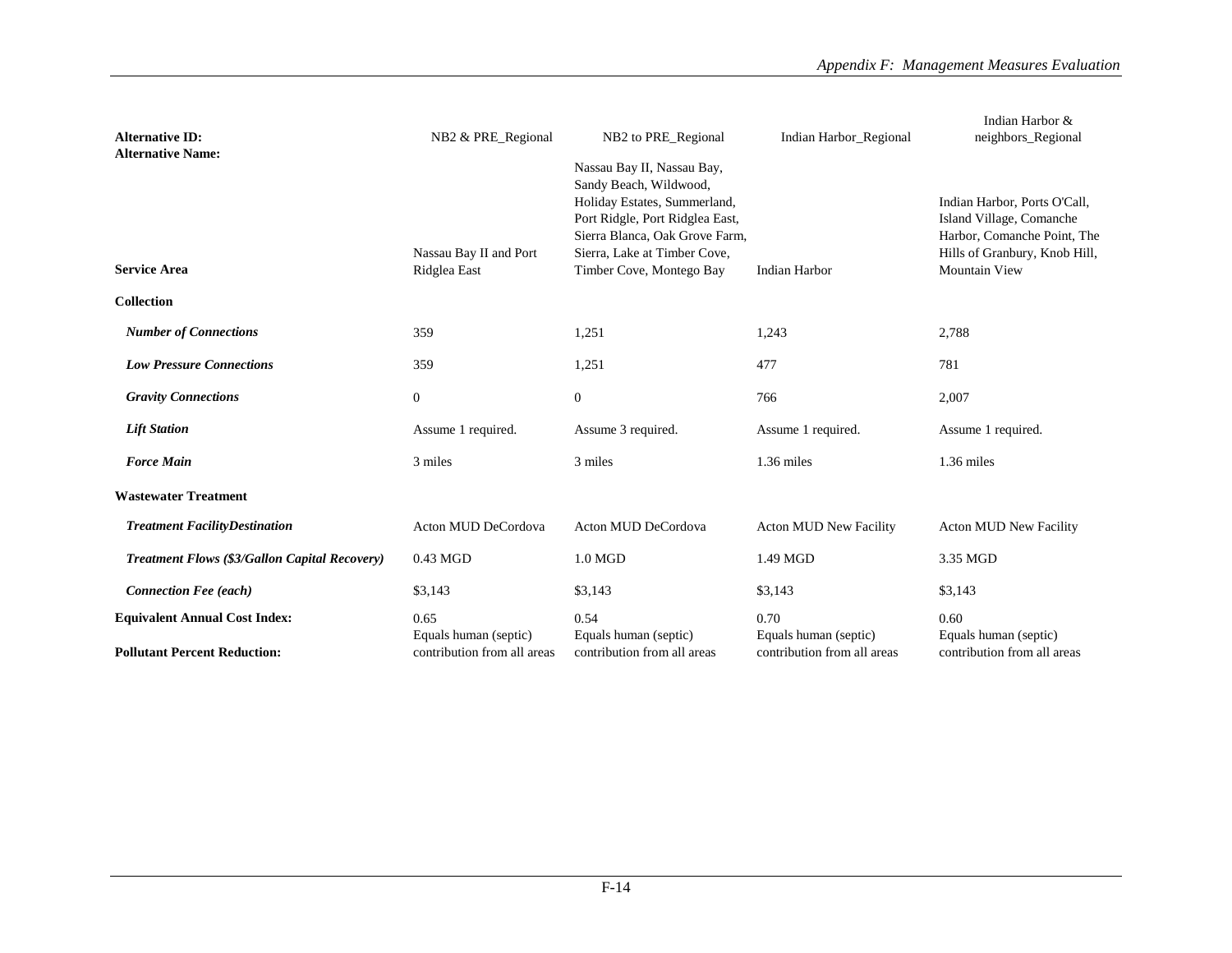|              | <b>Alternative Name:</b>                                                                                               | Cove Dynamics: Dredge and Fill                                                                                                                                                                                                                                                                                                                                                                           |
|--------------|------------------------------------------------------------------------------------------------------------------------|----------------------------------------------------------------------------------------------------------------------------------------------------------------------------------------------------------------------------------------------------------------------------------------------------------------------------------------------------------------------------------------------------------|
| Description: |                                                                                                                        | Improve water movement through coves to encourage "flushing" of pollutants                                                                                                                                                                                                                                                                                                                               |
|              | <b>Pollutant Addressed:</b><br><b>Conceptual Design Assumptions:</b>                                                   | Bacteria                                                                                                                                                                                                                                                                                                                                                                                                 |
|              |                                                                                                                        |                                                                                                                                                                                                                                                                                                                                                                                                          |
|              | <b>Dredge</b>                                                                                                          | Dredging or deepening a channel increases the volume of water in the canal allowing more<br>dilution and provides a path for improved conveyance to the main lake body. Dredge method<br>assumed as excavation from a small barge. Dredged material hauled off-site, up to 10 miles.                                                                                                                     |
|              | <b>Partial Fill</b>                                                                                                    | The cove/canal is partial filled. Areas of water in sections of the canal/cove are replaced with<br>earthen material, reducing the path of runoff to exit. This requires acquiring and hauling suitable<br>PI material for backfill and compaction. Backfill elevation is assumed as one foot greater than<br>the average water depth. Backfill would be level with ground. Backfill is graded to drain. |
|              | Partial Fill with Dredge                                                                                               | The cove/canal is partially filled. The channel is dredged in the remaining open sections.                                                                                                                                                                                                                                                                                                               |
|              | Partial Fill with Dredge and<br>additional outlet (s)                                                                  | The cove/canal is partially filled, an additional outlet to cove/canal is created, and a channel is<br>dredged in the remaining open sections.                                                                                                                                                                                                                                                           |
|              | Complete Fill<br><b>Capital Cost Assumptions:</b>                                                                      | The cove/canal is completely filled with soil, eliminating the water way.                                                                                                                                                                                                                                                                                                                                |
|              | <b>Construction Cost</b>                                                                                               |                                                                                                                                                                                                                                                                                                                                                                                                          |
|              |                                                                                                                        | Fill materials (soils) hauled from offsite where net fill required. Assumed 10 mi round trip.                                                                                                                                                                                                                                                                                                            |
|              |                                                                                                                        | Includes dredge, fill placement, compaction, and dewatering.                                                                                                                                                                                                                                                                                                                                             |
|              |                                                                                                                        | Outlet construction requires land acquisition, land clear and grub, pavement removal,<br>excavation, culvert, backfill and compaction, road repair.                                                                                                                                                                                                                                                      |
|              | <b>Land Costs</b>                                                                                                      | Purchase of land for outlet(s) at taxroll appraised value                                                                                                                                                                                                                                                                                                                                                |
|              | Lease of land for temporary spoils disposal and dewatering.                                                            |                                                                                                                                                                                                                                                                                                                                                                                                          |
|              | Design & Administrative                                                                                                | Engineering, Surveying, Permitting, Construction Administration, Contract Administration Total<br>20%                                                                                                                                                                                                                                                                                                    |
|              | Permitting costs associated with dredging and filling within waterway not included (e.g.,<br><b>USACE Section 404)</b> |                                                                                                                                                                                                                                                                                                                                                                                                          |
|              | Contingency                                                                                                            | Given multiple uncertainties at this stage, 20% assumed.                                                                                                                                                                                                                                                                                                                                                 |
|              | <b>O&amp;M</b> Cost Assumptions:                                                                                       |                                                                                                                                                                                                                                                                                                                                                                                                          |
|              | Dredge                                                                                                                 | Assumed maintenance dredging every 5 years                                                                                                                                                                                                                                                                                                                                                               |
|              | <b>Partial Fill</b>                                                                                                    | N/A                                                                                                                                                                                                                                                                                                                                                                                                      |
|              | Partial Fill with Dredge                                                                                               | Assumed maintenance dredging every 5 years                                                                                                                                                                                                                                                                                                                                                               |
|              | additional outlet (s)                                                                                                  | Partial Fill with Dredge and construct Includes culvert maintenance, bank stabilization, guard rails; Assume maintenance dredging<br>within 5 years                                                                                                                                                                                                                                                      |
|              | Complete Fill                                                                                                          | N/A                                                                                                                                                                                                                                                                                                                                                                                                      |
|              | <b>Equivalent Annual Cost Analysis:</b><br><b>Lifespan Assumption:</b>                                                 |                                                                                                                                                                                                                                                                                                                                                                                                          |
|              | <b>Dredge</b>                                                                                                          | 5 years                                                                                                                                                                                                                                                                                                                                                                                                  |
|              | <b>Partial Fill</b>                                                                                                    | 75 years                                                                                                                                                                                                                                                                                                                                                                                                 |
|              | Partial Fill with Dredge                                                                                               | 10 years                                                                                                                                                                                                                                                                                                                                                                                                 |
|              | Partial Fill with Dredge and                                                                                           |                                                                                                                                                                                                                                                                                                                                                                                                          |
|              | additional outlet (s)                                                                                                  | 10 years                                                                                                                                                                                                                                                                                                                                                                                                 |
|              | Complete Fill                                                                                                          | 100 years                                                                                                                                                                                                                                                                                                                                                                                                |
|              | <b>Interest Rate Assumption:</b>                                                                                       | 10%                                                                                                                                                                                                                                                                                                                                                                                                      |
|              |                                                                                                                        | Weighted cost of capital assuming inflationary trend                                                                                                                                                                                                                                                                                                                                                     |
|              | <b>Equivalent Annual Cost Index:</b>                                                                                   | Ratio of Equivalent Annual Cost for this alternative compared to the maximum Equivalent<br>Annual Cost of all alternatives.                                                                                                                                                                                                                                                                              |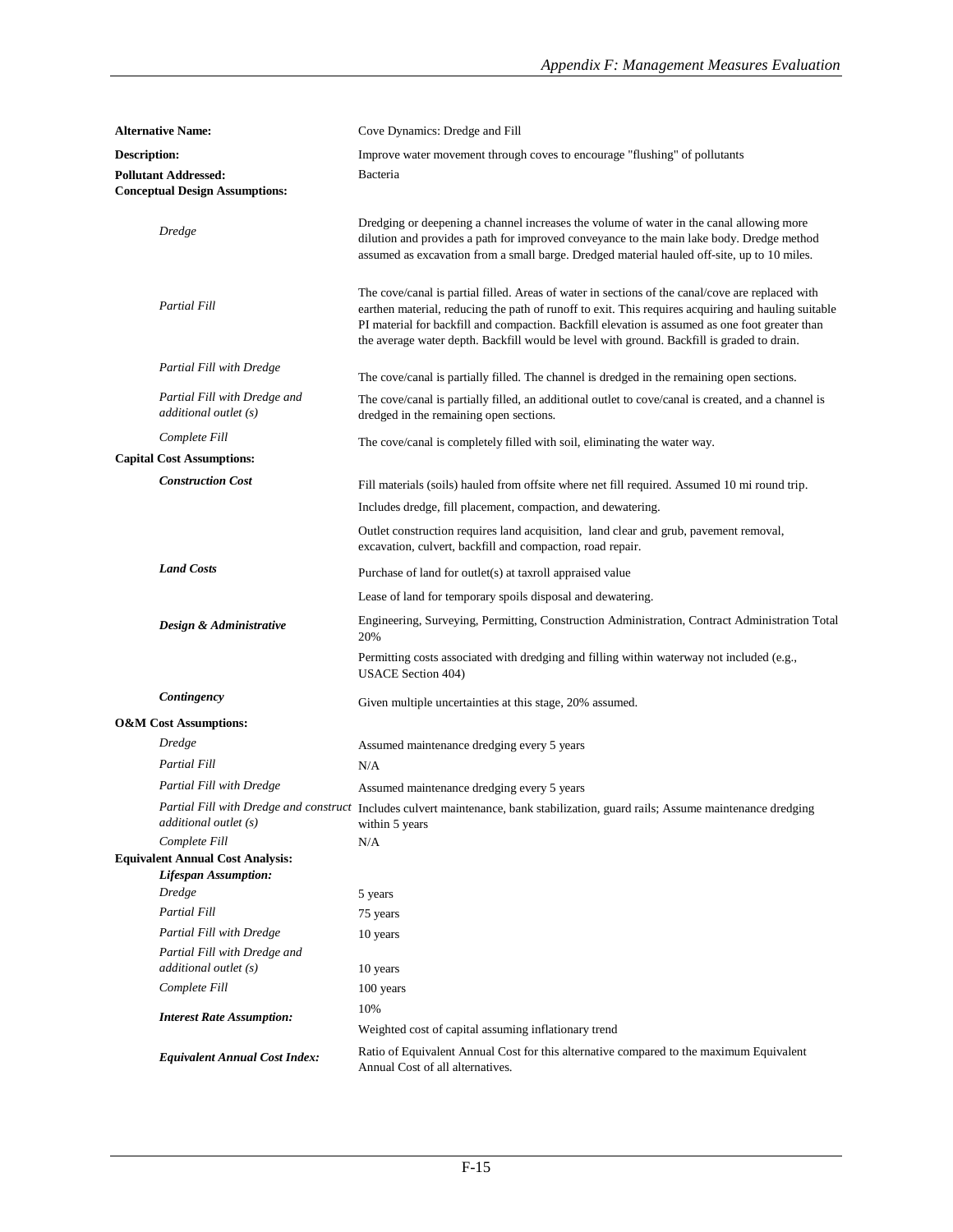| <b>Alternative ID:</b>                                 | RHS-Fill                                    | RHS-Partial Fill                                                                                            | RHS-Dredge                                                          | RHS-Dredge&PartialFill                                              |
|--------------------------------------------------------|---------------------------------------------|-------------------------------------------------------------------------------------------------------------|---------------------------------------------------------------------|---------------------------------------------------------------------|
| <b>Alternative Name:</b>                               | Fill                                        | Partial Fill                                                                                                | Dredge                                                              | Dredge and Partial Fill                                             |
| <b>Service Area</b>                                    | Rolling Hills Shores                        | <b>Rolling Hills Shores</b>                                                                                 | Rolling Hills Shores                                                | Rolling Hills Shores                                                |
| <b>Construction Details and</b><br><b>Assumptions:</b> |                                             |                                                                                                             |                                                                     |                                                                     |
|                                                        | depth                                       | Fill entire cove, assume 4' fill Fill sections of cove, assume 4' fill Dredge channel in cove from<br>depth | lake to shore                                                       | Dredge channel in cove from<br>lake to shore                        |
|                                                        | Haul 223,574 cy of fill<br>material to site | Haul 187,800 cy of fill material to<br>site                                                                 | Dredged Channel dimensions:<br>3' depth, 20' width, 1190'<br>length | Dredged channel dimensions:<br>3' depth, 20' width, 1190'<br>length |
|                                                        |                                             |                                                                                                             | Dredge method: excavation<br>from a barge                           | Dredge method: excavation<br>from a barge                           |
|                                                        |                                             |                                                                                                             | Haul 2,644 cy dredge spoils<br>from site                            | Haul 2,644 cy dredge spoils<br>from site                            |
|                                                        |                                             |                                                                                                             | Purchase 1 acre spoils site for<br>dredge spoils                    | Fill sections of cove, assume 4<br>ft fill depth                    |
|                                                        |                                             |                                                                                                             |                                                                     | Haul 187,800 cy of fill material<br>to site                         |
|                                                        |                                             |                                                                                                             |                                                                     | Purchase 1 acre spoils site for<br>dredge spoils                    |
|                                                        |                                             |                                                                                                             |                                                                     |                                                                     |
|                                                        |                                             |                                                                                                             |                                                                     |                                                                     |
| <b>Equivalent Annual Cost Index:</b>                   | 0.62                                        | 0.53                                                                                                        | 0.28                                                                | 0.76                                                                |
| <b>Pollutant Percent Reduction:</b>                    | N/A                                         | 0%                                                                                                          | 4%                                                                  | $\boldsymbol{0}$                                                    |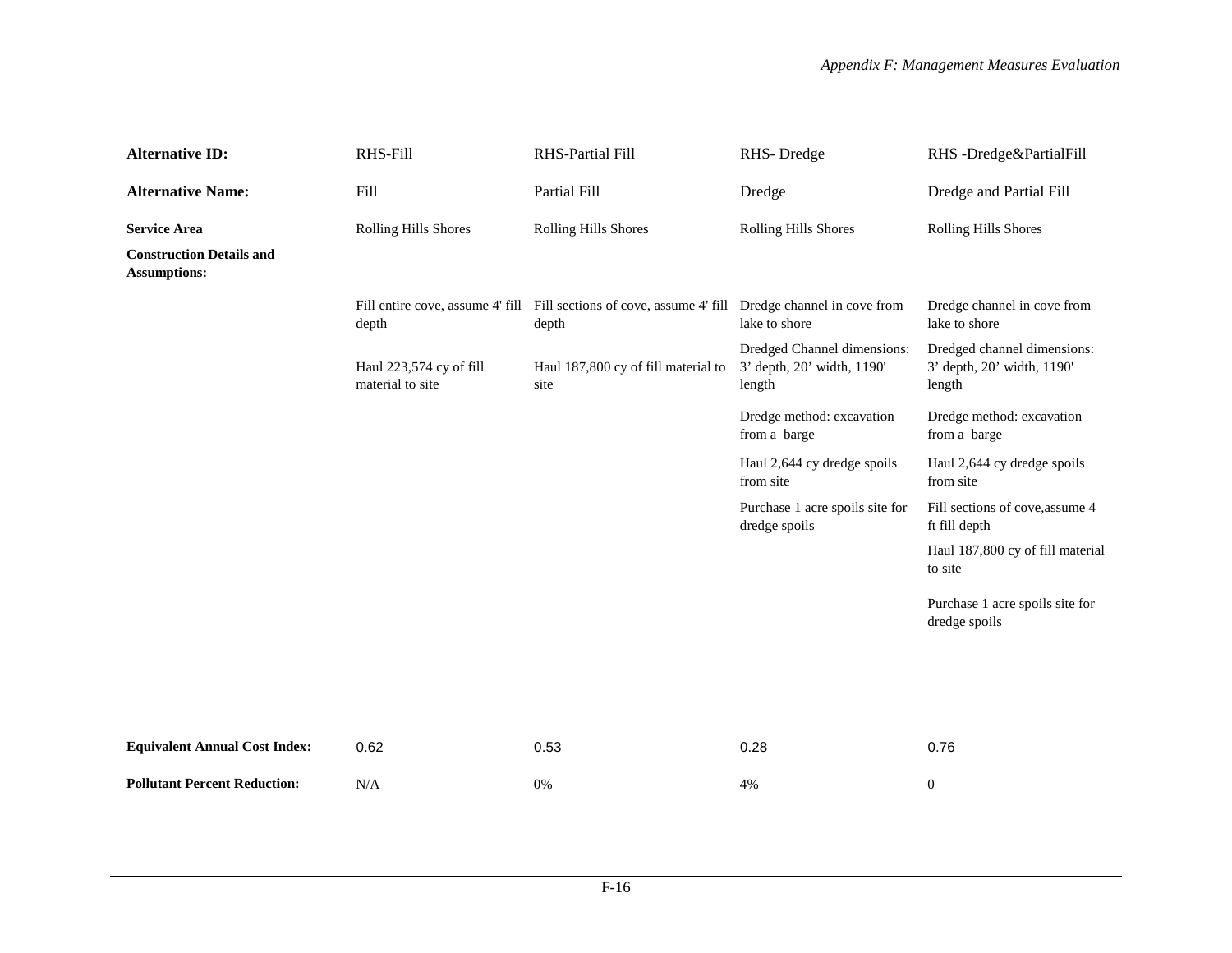| <b>Alternative ID:</b>                                 | RHS-Dredge&PartialFill&Outlet                                                                     | <b>BWS-Dredge 1</b>                          | <b>BWS-Dredge 2</b>                                                                     |
|--------------------------------------------------------|---------------------------------------------------------------------------------------------------|----------------------------------------------|-----------------------------------------------------------------------------------------|
| <b>Alternative Name:</b>                               | Dredge, Partial Fill and Outlet                                                                   | Dredge to 6ft                                | Dredge to 8ft                                                                           |
| <b>Service Area</b>                                    | <b>Rolling Hills Shores</b>                                                                       | <b>Blue Water Shores</b>                     | <b>Blue Water Shores</b>                                                                |
| <b>Construction Details and</b><br><b>Assumptions:</b> |                                                                                                   |                                              |                                                                                         |
|                                                        | Dredge channel in cove from lake to<br>shore                                                      | Dredge channel in cove from lake to<br>shore | Dredge channel in cove from lake to<br>shore                                            |
|                                                        | Dredged channel dimensions: 3' depth, Dredged channel dimensions: 2'<br>20' width, 1940 ft length | depth, 71' width, 1000 ft length             | Dredged channel dimensions: 4'<br>depth, 71' width, 1000 ft length                      |
|                                                        | Dredge method: excavation from a<br>barge                                                         | Dredge method: excavation from a<br>barge    | Dredge method: excavation from a<br>barge                                               |
|                                                        | Fill sections of cove, assume 4 ft fill<br>depth                                                  | Haul 5,260 cy dredge spoils from site site   | Haul 10,519 cy dredge spoils from                                                       |
|                                                        | Haul 187,800 cy of fill material to site spoils                                                   |                                              | Purchase 1 acre spoils site for dredge Purchase 1 acre spoils site for dredge<br>spoils |
|                                                        | Outlet: Excavate channel: 20' width,<br>300' length, 5' depth                                     |                                              |                                                                                         |
|                                                        | Remove road, place culvert, repair<br>road, land acquistion                                       |                                              |                                                                                         |
|                                                        | Haul 5,422 cy dredge and excavated<br>spoils from site                                            |                                              |                                                                                         |
|                                                        | Purchase 1 acre spoils site for dredge<br>spoils                                                  |                                              |                                                                                         |
| <b>Equivalent Annual Cost Index:</b>                   | 0.91                                                                                              |                                              |                                                                                         |
| <b>Pollutant Percent Reduction:</b>                    | 86%                                                                                               | 30%                                          | 45%                                                                                     |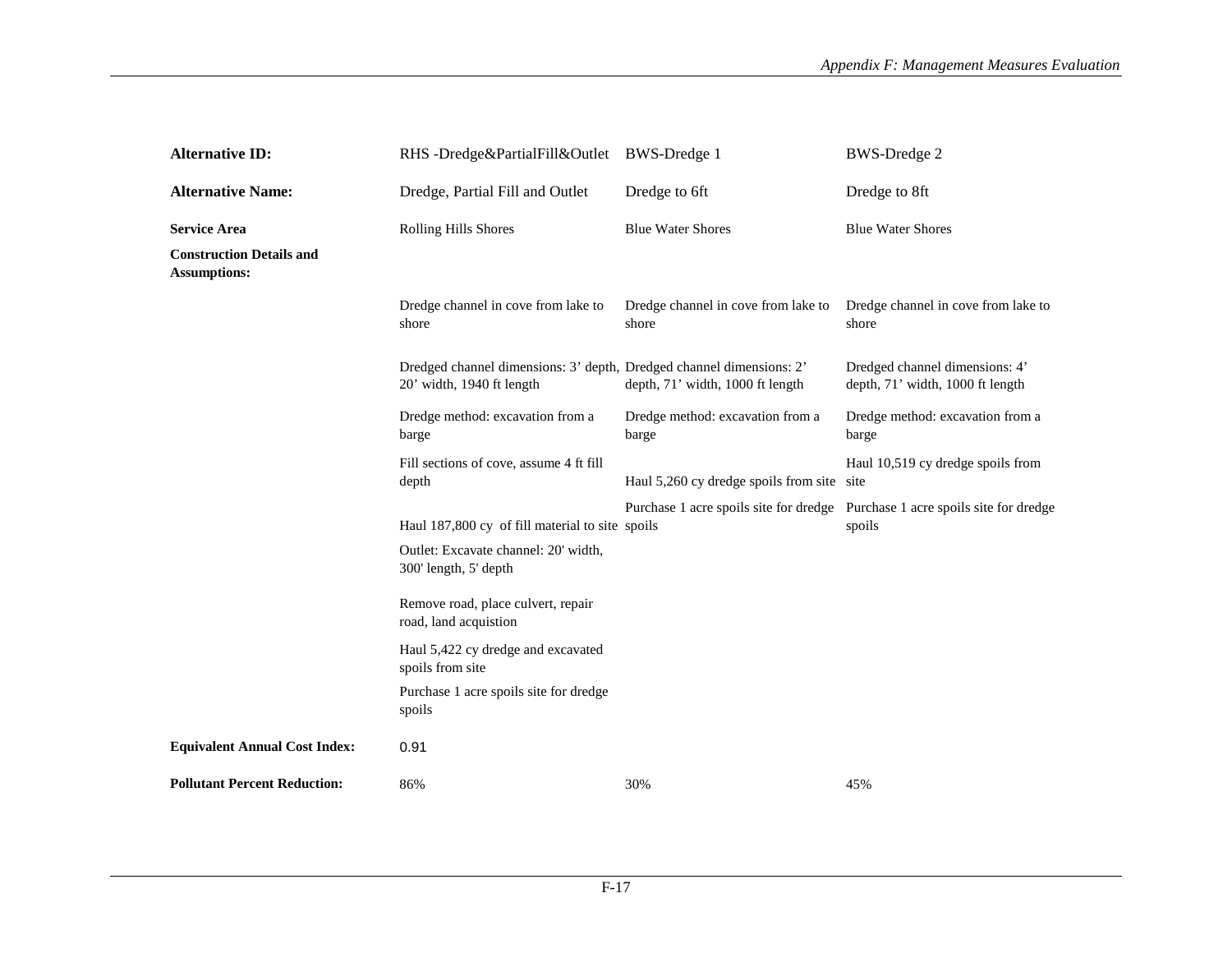| <b>Alternative ID:</b>                                 | <b>OTS Fill</b>                            | <b>OTS-Partial Fill</b>                                                         | <b>OTS</b> Dredge                                                           | <b>OTS Dredge&amp;Outlet</b>                                                             |
|--------------------------------------------------------|--------------------------------------------|---------------------------------------------------------------------------------|-----------------------------------------------------------------------------|------------------------------------------------------------------------------------------|
| <b>Alternative Name:</b>                               | <b>Fill</b>                                | <b>Partial Fill</b>                                                             | Dredge-                                                                     | <b>Dredge and Outlet</b>                                                                 |
| <b>Service Area</b>                                    | Oak Trail Shores                           | <b>Oak Trail Shores</b>                                                         | <b>Oak Trail Shores</b>                                                     | Oak Trail Shores                                                                         |
| <b>Construction Details and</b><br><b>Assumptions:</b> |                                            |                                                                                 |                                                                             |                                                                                          |
|                                                        |                                            | Fill entire cove, 3-5' fill depth Partial fill of cove, 3-5' fill depth         | Dredge channel in cove from-<br>lake to shore                               | Dredge channel in cove from-<br>lake to shore                                            |
|                                                        | Haul 20,132 cy of fill material<br>to site | Haul 7,780 cy of fill material to site depth, 20' width, 1,245' length - length | Dredged channel dimensions: 3' 3' depth, 20' width, 1,245'                  | Dredged channel dimensions:                                                              |
|                                                        |                                            |                                                                                 | Haul 6,260 cy of fill material to Haul 6,260 cy of fill material to<br>site | site                                                                                     |
|                                                        |                                            |                                                                                 | Purchase 1 acre spoils site for-<br>dredge spoils                           | Outlets: Excavate north and<br>south outlets: 25' width, 4'-<br>depth, 921' total length |
|                                                        |                                            |                                                                                 |                                                                             | Remove road, place culvert,<br>repair road, land acquistion for<br>both outlets          |
|                                                        |                                            |                                                                                 |                                                                             | Haul 9,415 cy dredge and<br>excavation spoils from site                                  |
|                                                        |                                            |                                                                                 |                                                                             | Purchase 1 acre spoils site for-<br>dredge spoils                                        |
| <b>Equivalent Annual Cost Index:</b>                   | 0.01                                       | 0.01                                                                            | 0.99                                                                        | 0.35                                                                                     |
| <b>Pollutant Percent Reduction:</b>                    | N/A                                        | $\theta\%$                                                                      | 30%                                                                         | 65%                                                                                      |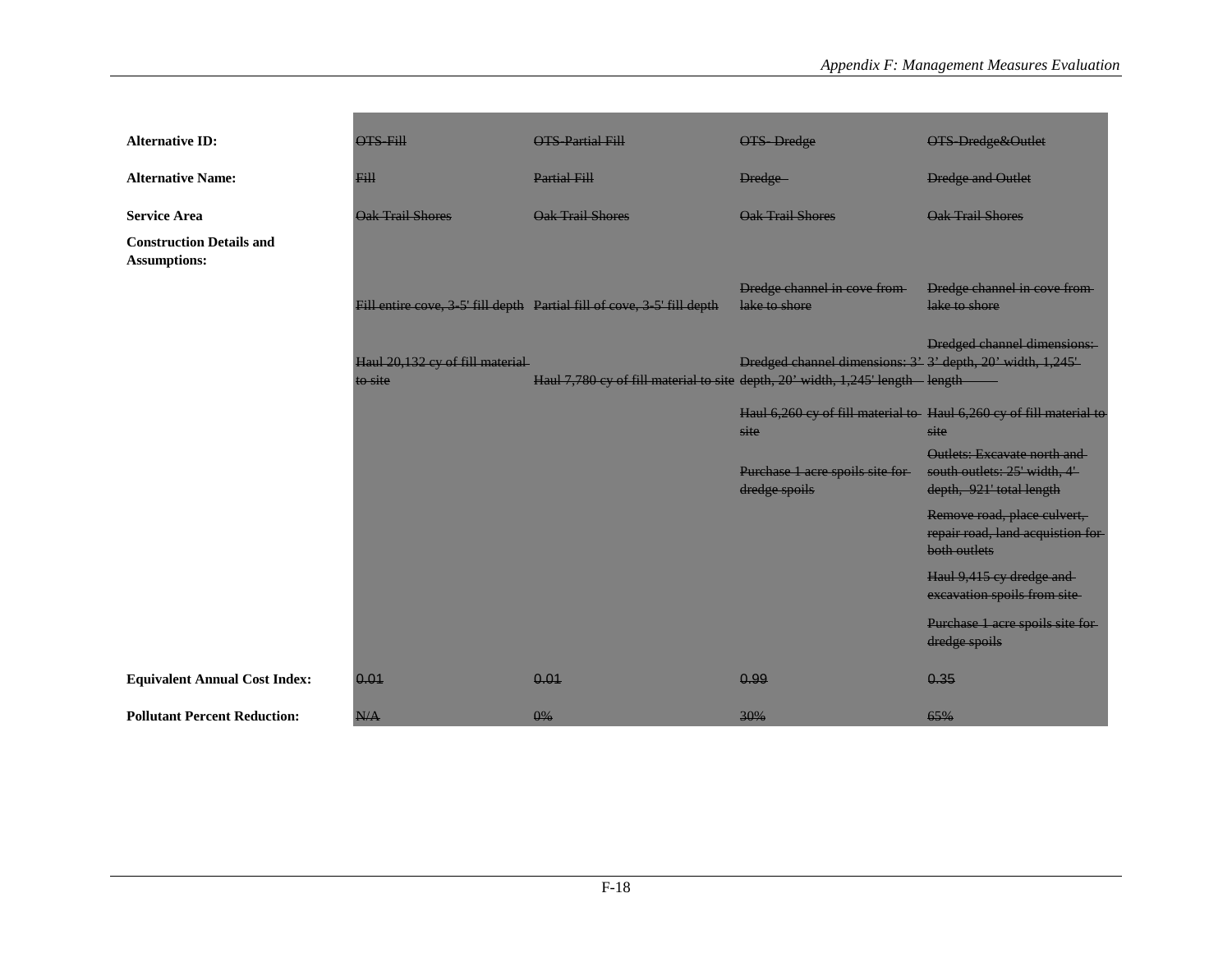| <b>Alternative Name:</b>                | Cove Circulation - Intake-Discharge Circulation System                                                                                      |
|-----------------------------------------|---------------------------------------------------------------------------------------------------------------------------------------------|
| <b>Description:</b>                     | Water circulation in cove is increased by pumping water from lake to top of<br>cove fingers, reducing stagnation and bacteria accumulation. |
| <b>Pollutant Addressed:</b>             | Bacteria                                                                                                                                    |
| <b>Conceptual Design Assumptions:</b>   |                                                                                                                                             |
|                                         | Submersible pumps intake water and discharge at the end of canals. Sediment<br>intake is reduced by a pump filter.                          |
|                                         | Pumps work at 70% efficiency. Pumps is sized to circulate cove volume.                                                                      |
|                                         | PVC pipes with mechanical restraining joints convey water from pumps and<br>discharge at top of cove. Pipes lay at the bottom of lake.      |
|                                         | Discharge is dissianated with a control device.                                                                                             |
| <b>Capital Cost Assumptions:</b>        |                                                                                                                                             |
| <b>Construction Cost</b>                | Includes pump, pump filter, intake station frame, pump electrical system, and<br>pvc pipes with mechanical restraining joints               |
| <b>Land Costs</b>                       | None                                                                                                                                        |
| Design & Administrative                 | Engineering, Surveying, Permitting, Construction Administration, Contract<br>Administration Total 20% (added to construction cost)          |
| Contingency                             | Given multiple uncertainties at this stage, 20% assumed and added to<br>construction cost.                                                  |
| <b>O&amp;M</b> Cost Assumptions:        |                                                                                                                                             |
|                                         | Includes bi-weekly backflushing of filter media, pump repair, pipe repair, labor,<br>and materials/incidental supplies                      |
|                                         | Power cost calculated at \$0.11/kWh and +/- 9 kWh/month                                                                                     |
| <b>Equivalent Annual Cost Analysis:</b> |                                                                                                                                             |
| <b>Lifespan Assumption:</b>             | 15 years                                                                                                                                    |
| <b>Interest Rate Assumption:</b>        | 10%                                                                                                                                         |
|                                         | Weighted cost of capital assuming inflationary trend                                                                                        |
| <b>Equivalent Annual Cost Index:</b>    |                                                                                                                                             |
|                                         | Ratio of Equivalent Annual Cost for this alternative compared to the maximum<br>Equivalent Annual Cost of all alternatives.                 |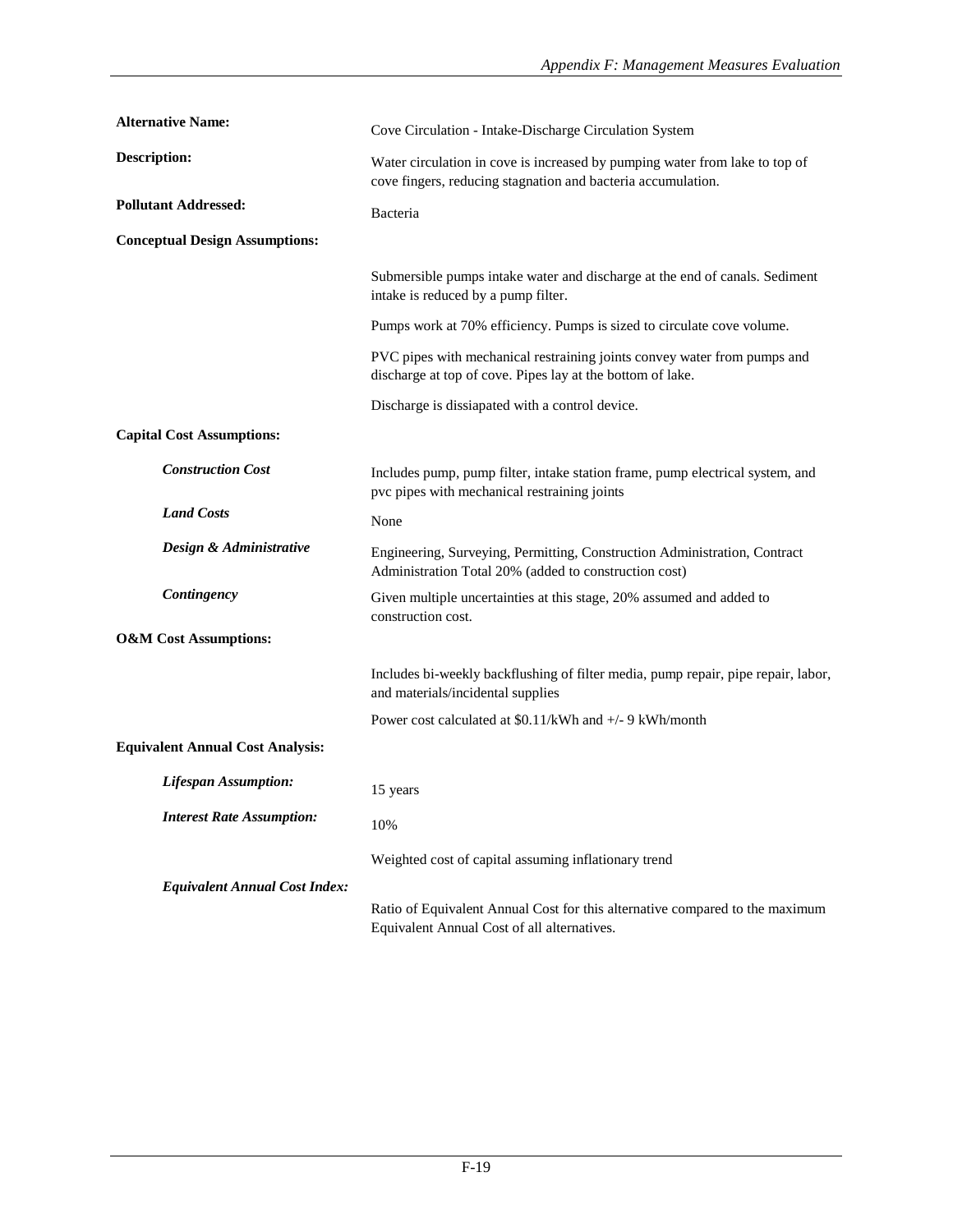| <b>Alternative ID:</b>                       | <b>PRE</b> Circulation                                     | <b>SH</b> Circulation                                                   | <b>IH</b> Circulation                          |
|----------------------------------------------|------------------------------------------------------------|-------------------------------------------------------------------------|------------------------------------------------|
| <b>Alternative Name:</b>                     | <b>Intake-Discharge Circulation</b><br>System              | Intake-Discharge Circulation<br>System                                  | Intake-Discharge Circulation<br>System         |
| <b>Service Area</b>                          | Port Ridgle East                                           | Sky Harbor                                                              | Indian Harbor                                  |
| <b>Construction Details and Assumptions:</b> |                                                            |                                                                         |                                                |
| Conveyance                                   | 6" to 18" diameter PVC pipes,<br>7010 LF                   | 12" to 24" diameter PVC pipes, 9" to 24" diameter PVC pipes,<br>5591 LF | 5060 LF                                        |
|                                              | Pipe velocity 3-6 fps                                      | Pipe velocity 3-6 fps                                                   | Pipe velocity 3-6 fps                          |
| Pump                                         | 18 hp pump (west section) and 10<br>hp pump (east section) | 64 hp pump                                                              | 27 hp pump                                     |
|                                              | System sized for 4 day water<br>turnover rate.             | System sized for 4 day water<br>turnover rate.                          | System sized for 4 day water<br>turnover rate. |
| <b>Equivalent Annual Cost Index:</b>         | 0.30                                                       | 0.25                                                                    | 0.21                                           |
| <b>Pollutant Percent Reduction:</b>          | 30%                                                        | 39%                                                                     | 33%                                            |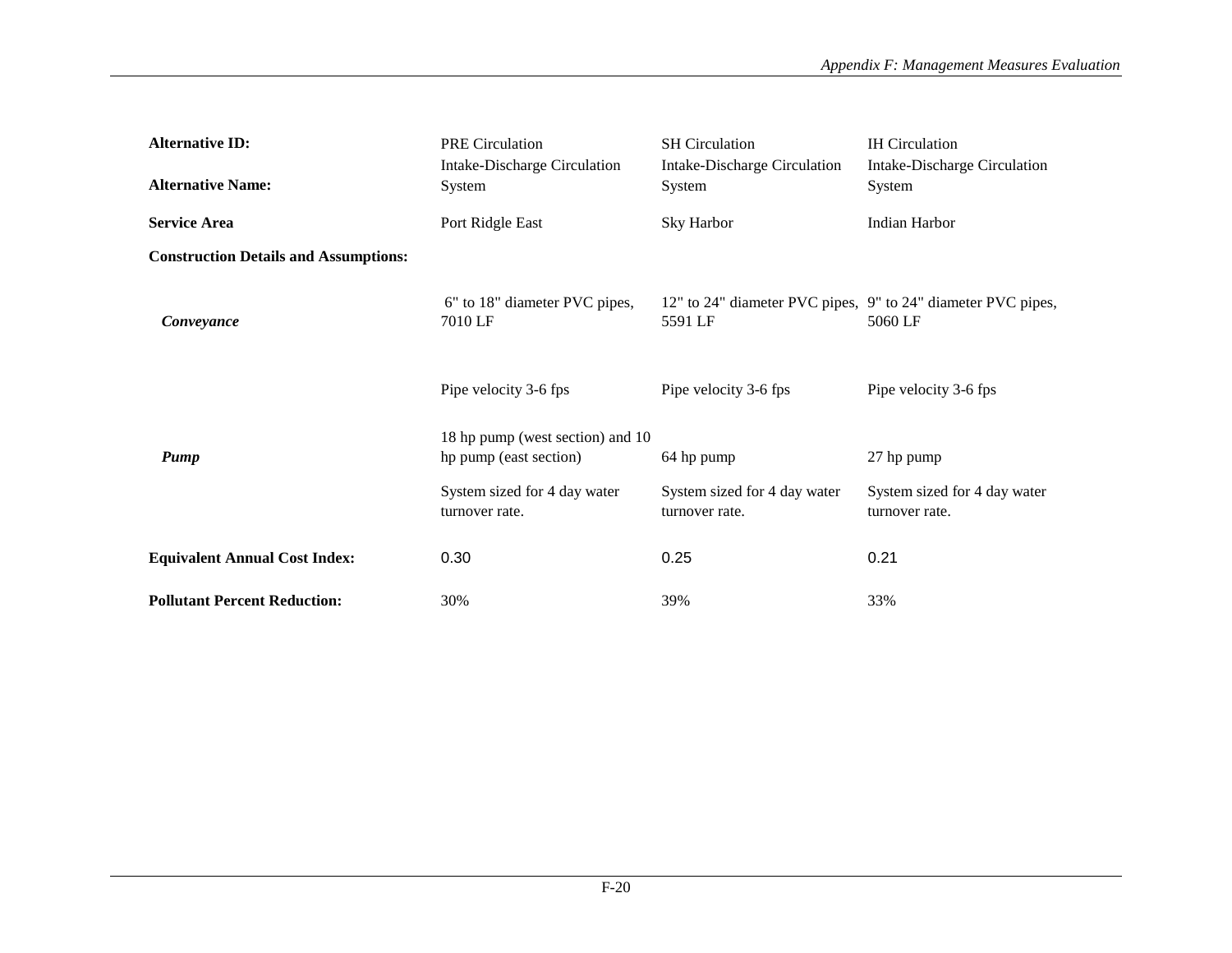| <b>Alternative ID:</b>                       | <b>BWS</b> Circulation                         | <b>OTS</b> Circulation                                                  |
|----------------------------------------------|------------------------------------------------|-------------------------------------------------------------------------|
| <b>Alternative Name:</b>                     |                                                | Intake-Discharge Circulation System Intake-Discharge Circulation System |
| <b>Service Area</b>                          | <b>Blue Water Shores</b>                       | Oak Trail Shores                                                        |
| <b>Construction Details and Assumptions:</b> |                                                |                                                                         |
| Conveyance                                   | 6" diameter PVC pipe, 955 LF                   | 6" diameter PVC pipes, 2571 LF                                          |
|                                              | Pipe velocity 3-6 fps                          | Pipe velocity 3-6 fps                                                   |
|                                              |                                                |                                                                         |
| Pump                                         | 4 hp pump                                      | 6 hp pump                                                               |
|                                              | System sized for 4 day water<br>turnover rate. | System sized for 4 day water turnover rate.                             |
| <b>Equivalent Annual Cost Index:</b>         | 0.20                                           | 0.20                                                                    |
| <b>Pollutant Percent Reduction:</b>          | 38%                                            | 39%                                                                     |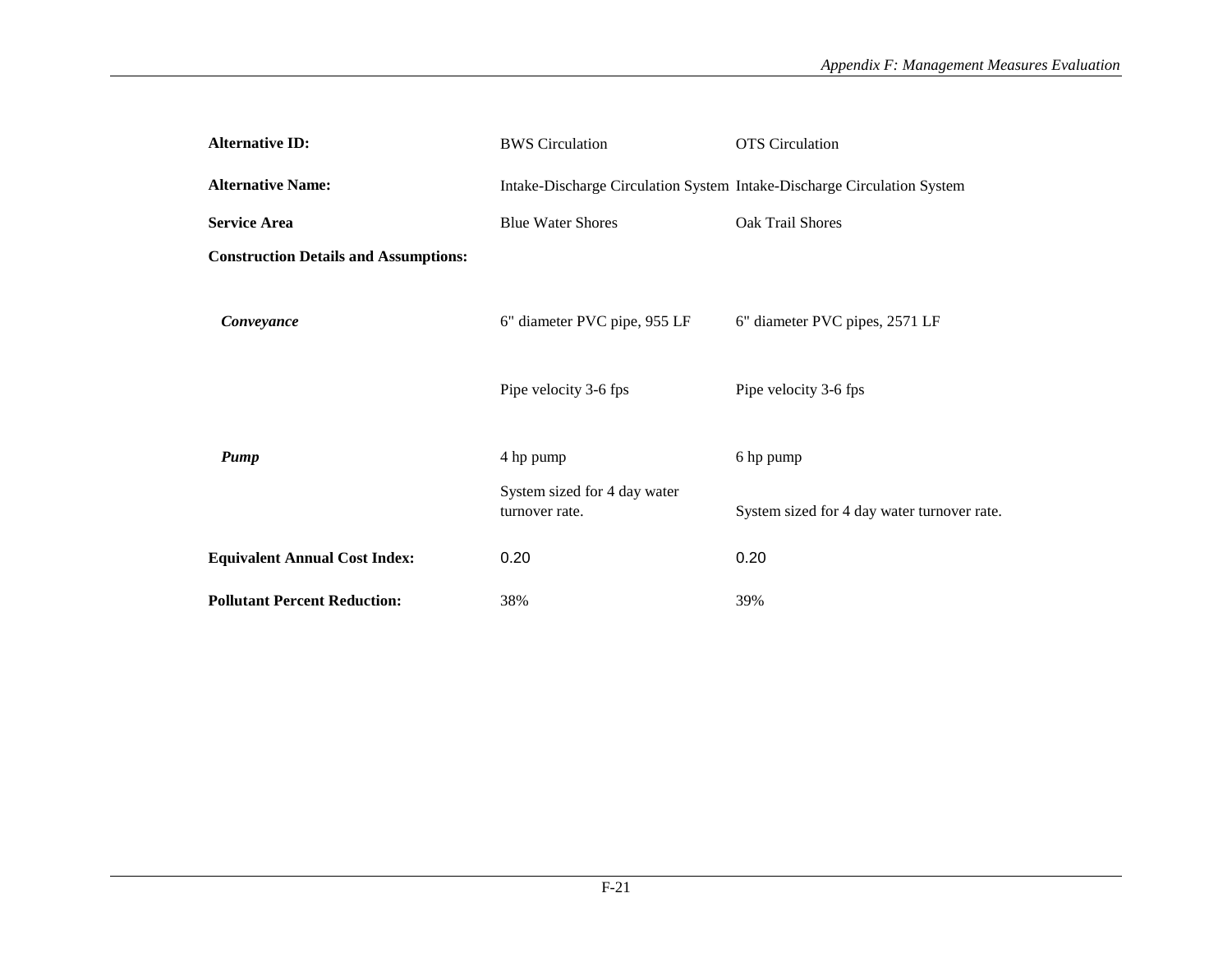| <b>Alternative Name:</b>                | Offsite Drainage Bypass                                                                                                                                                                                                                  |
|-----------------------------------------|------------------------------------------------------------------------------------------------------------------------------------------------------------------------------------------------------------------------------------------|
| <b>Description:</b>                     | Pet/wildlife waste and pesticides on ground surface are picked up in rainfall<br>runoff. Direct surface run-off away from cove by providing an channel to<br>intercept runoff from uphill and force to drain at location away from cove. |
| <b>Pollutant Addressed:</b>             | Bacteria                                                                                                                                                                                                                                 |
| <b>Conceptual Design Assumptions:</b>   |                                                                                                                                                                                                                                          |
|                                         | Drainage ditch is a v-shaped channel constructed along the road (in the<br>easement) and toward the lake, as best suited by topography.                                                                                                  |
|                                         | Drainage ditch is sized to convey runoff from frequent rainfall events (up to the<br>5 year event). Channel size limited by available land.<br>Small diameter drainage pipes is required to provide conveyance under<br>driveways.       |
|                                         | Culverts are required to provide conveyance under roads.                                                                                                                                                                                 |
| <b>Capital Cost Assumptions:</b>        |                                                                                                                                                                                                                                          |
| <b>Construction Cost</b>                | Channel excavation and 10 mile haul                                                                                                                                                                                                      |
|                                         | Install driveway pipes and repair driveways; assume 1 driveway per lot; assume<br>driveway width less than 30 ft (30 ft drainage pipe length)                                                                                            |
|                                         | Remove road, install culvert, repair road; assume 30 ft culvert length                                                                                                                                                                   |
|                                         | Seeding                                                                                                                                                                                                                                  |
| Design & Administrative                 | Engineering, Surveying, Permitting, Construction Administration, Contract<br>Administration Total 20% (added to construction cost)                                                                                                       |
| Contingency                             | Given multiple uncertainties at this stage, 20% assumed and added to<br>construction cost.                                                                                                                                               |
| <b>O&amp;M</b> Cost Assumptions:        |                                                                                                                                                                                                                                          |
|                                         | Sediment maintenance every 3 years, 3x/year mowing, culvert and drainage pipe<br>cleanout                                                                                                                                                |
| <b>Equivalent Annual Cost Analysis:</b> |                                                                                                                                                                                                                                          |
| <b>Lifespan Assumption:</b>             | 50 years                                                                                                                                                                                                                                 |
| <b>Interest Rate Assumption:</b>        | 10%                                                                                                                                                                                                                                      |
|                                         | Weighted cost of capital assuming inflationary trend                                                                                                                                                                                     |
| <b>Equivalent Annual Cost Index:</b>    | Ratio of Equivalent Annual Cost for this alternative compared to the maximum<br>Equivalent Annual Cost of all alternatives.                                                                                                              |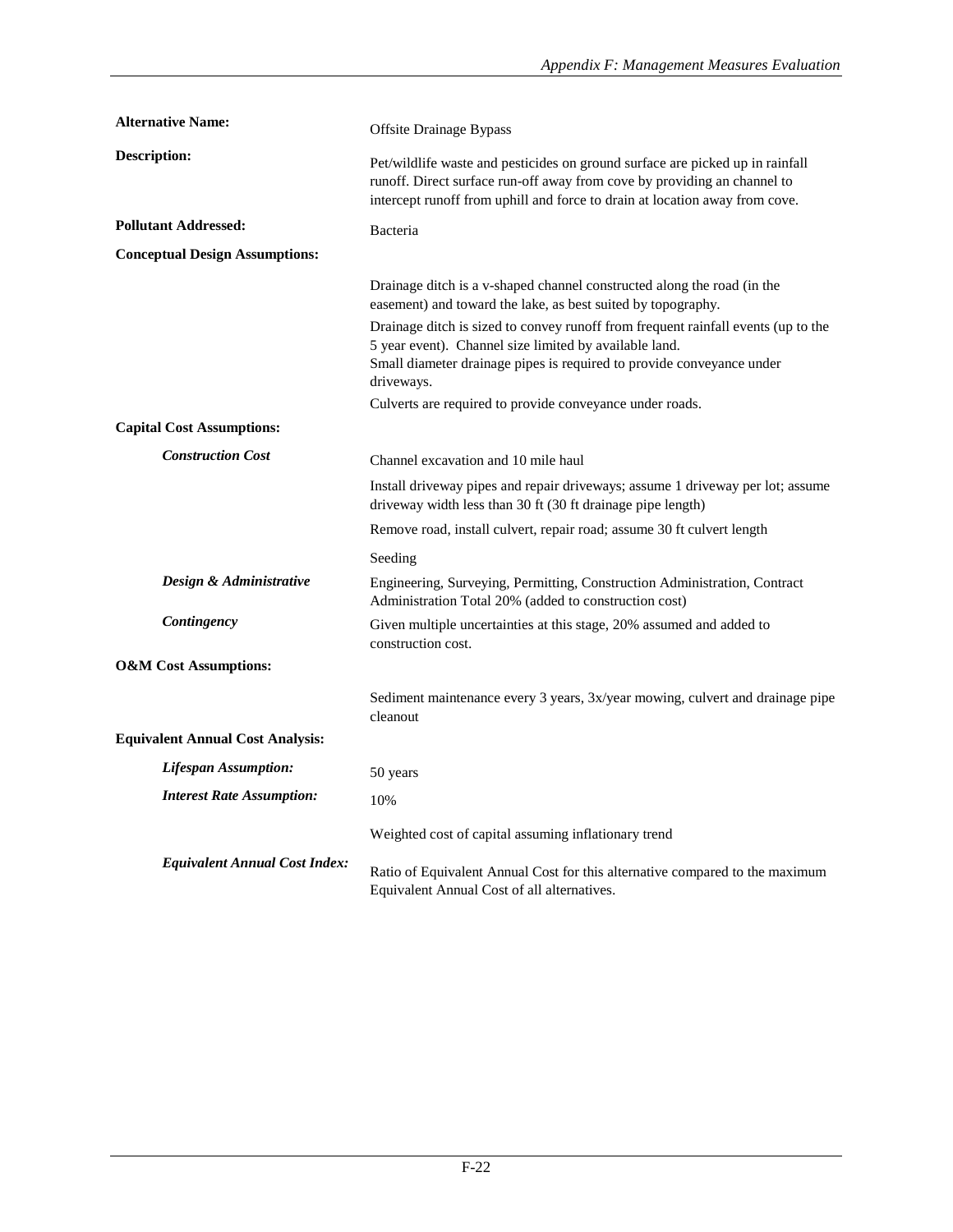| <b>Alternative Name:</b>                | Wet Ponds                                                                                                                                                                                                                                                                                                                                                                                                                                                                                                                                                                                                                                                                                                                    |
|-----------------------------------------|------------------------------------------------------------------------------------------------------------------------------------------------------------------------------------------------------------------------------------------------------------------------------------------------------------------------------------------------------------------------------------------------------------------------------------------------------------------------------------------------------------------------------------------------------------------------------------------------------------------------------------------------------------------------------------------------------------------------------|
| <b>Description:</b>                     | Wet ponds capture and detain runoff before reaching Lake Granbury<br>coves/canals to allow for settlement of pollutants, wet plant uptake and<br>microbiological degradation.                                                                                                                                                                                                                                                                                                                                                                                                                                                                                                                                                |
| <b>Pollutant Addressed:</b>             | Bacteria                                                                                                                                                                                                                                                                                                                                                                                                                                                                                                                                                                                                                                                                                                                     |
| <b>Conceptual Design Assumptions:</b>   |                                                                                                                                                                                                                                                                                                                                                                                                                                                                                                                                                                                                                                                                                                                              |
|                                         | Implement water quality controls to treat watersheds draining to the pollutated<br>areas of the lake. Large watersheds may require several controls in series.                                                                                                                                                                                                                                                                                                                                                                                                                                                                                                                                                               |
|                                         | Pond design based on TCEQ Wet Basin guidelines: removal of 80% of total<br>suspended solids (TSS). Assumed natural areas/landscaped areas have a runoff<br>coefficient of 0.03.                                                                                                                                                                                                                                                                                                                                                                                                                                                                                                                                              |
|                                         | Sediment forebay holds 15-25% of permanent pool volume and at least 3 ft<br>deep. Water quality volume based on average annual rainfall of 33 inches.<br>Permanent pool volume is 1.2 times the water quality volume. Permanent pool<br>average depth of 4 to 6 ft. Outflow structure drains the water quality volume in a<br>minimium of 24 hours.<br>Wet ponds are shallow ponds effective in removing pollutants for drainage areas<br>between 10 acre to 640 acres through settling and biological uptake by plants.<br>Appropriate for drainage areas where a continual or nearly continual base flow<br>is present to sustain vegetation growth. Make up water must be provided if no<br>continuous flow is available. |
| <b>Capital Cost Assumptions:</b>        |                                                                                                                                                                                                                                                                                                                                                                                                                                                                                                                                                                                                                                                                                                                              |
| <b>Construction Cost</b>                | Includes general allowances for mobilization, staging, testing; clear and grub<br>land, excavation, haul (10 mi round trip), vegetation/planting allowance,<br>erosion/sedimentation controls, maintenance items (concrete pads, driveway<br>apron), outfall weir/structure and misc. drainage appurtances.                                                                                                                                                                                                                                                                                                                                                                                                                  |
| <b>Land Costs</b>                       | Two times the appraised value due to site specific locations                                                                                                                                                                                                                                                                                                                                                                                                                                                                                                                                                                                                                                                                 |
| Design & Administrative                 | Engineering, Surveying, Permitting, Construction Administration, Contract<br>Administration Total 20% (added to construction cost)                                                                                                                                                                                                                                                                                                                                                                                                                                                                                                                                                                                           |
| Contingency                             | Given multiple uncertainties at this stage, 20% assumed and added to<br>construction cost.                                                                                                                                                                                                                                                                                                                                                                                                                                                                                                                                                                                                                                   |
| <b>O&amp;M</b> Cost Assumptions:        |                                                                                                                                                                                                                                                                                                                                                                                                                                                                                                                                                                                                                                                                                                                              |
|                                         | Remove sediment accumulation every 20 years                                                                                                                                                                                                                                                                                                                                                                                                                                                                                                                                                                                                                                                                                  |
|                                         | Maintenance every 5 to 7 years or when 50% of forebay capacity is silted                                                                                                                                                                                                                                                                                                                                                                                                                                                                                                                                                                                                                                                     |
|                                         | Annual cost of routine maintenance is approx 3% of construction cost                                                                                                                                                                                                                                                                                                                                                                                                                                                                                                                                                                                                                                                         |
| <b>Equivalent Annual Cost Analysis:</b> |                                                                                                                                                                                                                                                                                                                                                                                                                                                                                                                                                                                                                                                                                                                              |
| <b>Lifespan Assumption:</b>             | 25 years                                                                                                                                                                                                                                                                                                                                                                                                                                                                                                                                                                                                                                                                                                                     |
| <b>Interest Rate Assumption:</b>        | 10%                                                                                                                                                                                                                                                                                                                                                                                                                                                                                                                                                                                                                                                                                                                          |
|                                         | Weighted cost of capital assuming return to inflationary trend within 5 years                                                                                                                                                                                                                                                                                                                                                                                                                                                                                                                                                                                                                                                |
| <b>Equivalent Annual Cost Index:</b>    | Ratio of Equivalent Annual Cost for this alternative compared to the maximum<br>Equivalent Annual Cost of all alternatives.                                                                                                                                                                                                                                                                                                                                                                                                                                                                                                                                                                                                  |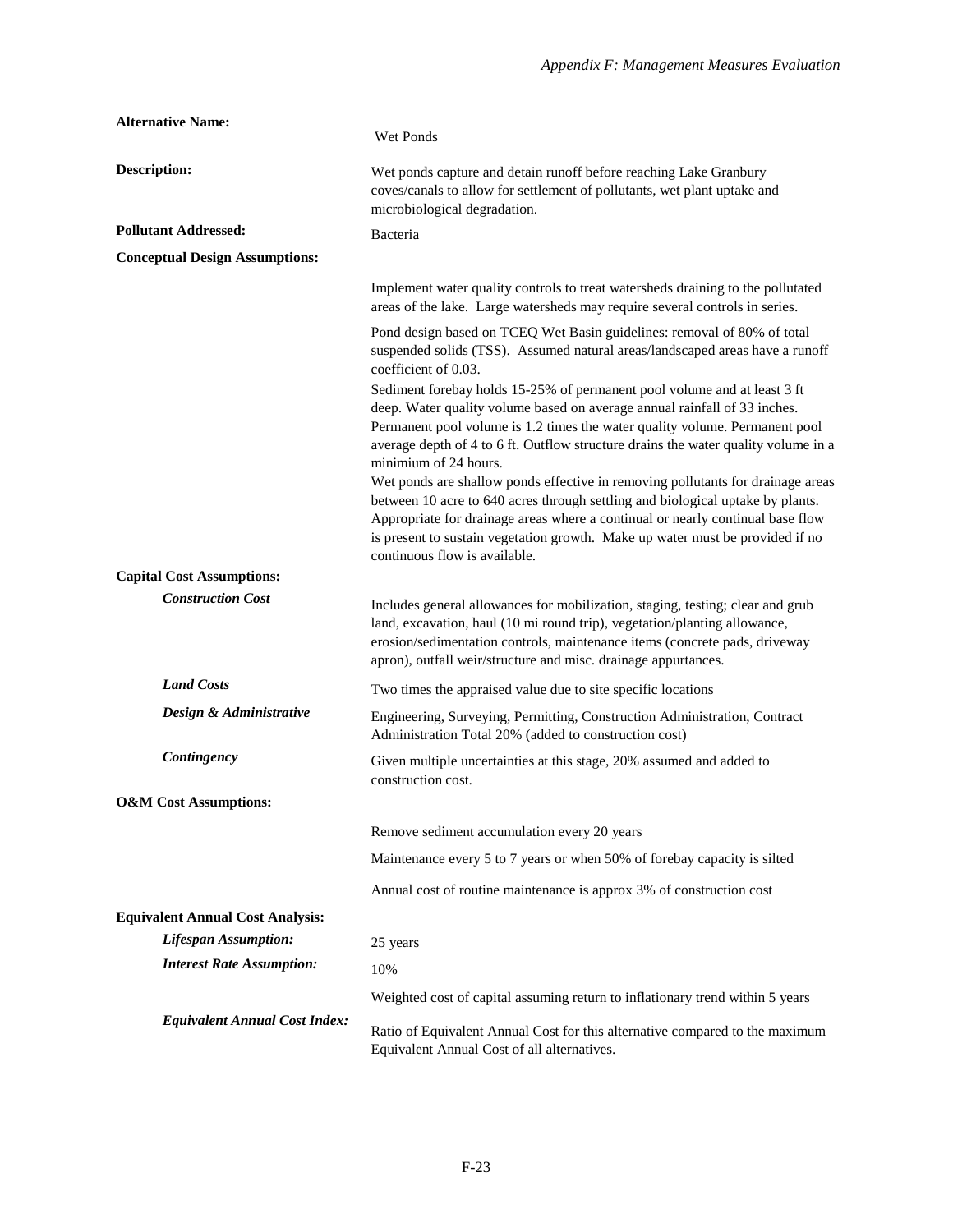| <b>Alternative ID:</b>                                 | SH-Wet Ponds                                                                                                           | <b>RHS-Wet Ponds</b>        | Walnut Creek - Detention Ponds | OTS-Drainage Bypass                                                                      | <b>RHS-Property Buyout</b> |
|--------------------------------------------------------|------------------------------------------------------------------------------------------------------------------------|-----------------------------|--------------------------------|------------------------------------------------------------------------------------------|----------------------------|
| <b>Alternative Name:</b>                               | <b>Catchment Basins</b>                                                                                                | <b>Catchment Basins</b>     | <b>Catchment Basins</b>        | <b>OffSite Drainage Bypass</b>                                                           | Property Buyout            |
| <b>Service Area</b>                                    | Sky Harbor                                                                                                             | <b>Rolling Hills Shores</b> | <b>Walnut Creek</b>            | Oak Trails Shores                                                                        | Rolling Hills Shores       |
| <b>Construction Details and</b><br><b>Assumptions:</b> |                                                                                                                        |                             |                                |                                                                                          |                            |
|                                                        | Twelve ponds, sizes range from 0.5 to<br>2.5 acres, with assumed 3ft depth.                                            |                             |                                | V-shaped channel along the east 213 lots identified within the<br>side of Green Brook St | 100-yr floodplain          |
|                                                        | Location of ponds determined by<br>topography and a drainage limit of<br>640 acres.<br>Ponds may require make up water |                             |                                | 12.5 ft top width, and 2 ft depth,<br>$3:1$ (H:V) side slopes                            |                            |
|                                                        | source if not continious flow<br>available.                                                                            |                             |                                | Outfalls to north and south of<br>canal                                                  |                            |
|                                                        | Ponds designed to remove 80% TSS                                                                                       |                             |                                | Contains runoff from the 2-year<br>and 5-year rainfall events                            |                            |
| <b>Equivalent Annual Cost Index:</b>                   | 0.82                                                                                                                   | 0.32                        | 0.16                           | 0.07                                                                                     | 0.35                       |
| <b>Pollutant Percent Reduction:</b>                    | 65%                                                                                                                    |                             |                                | 51%                                                                                      | 62%                        |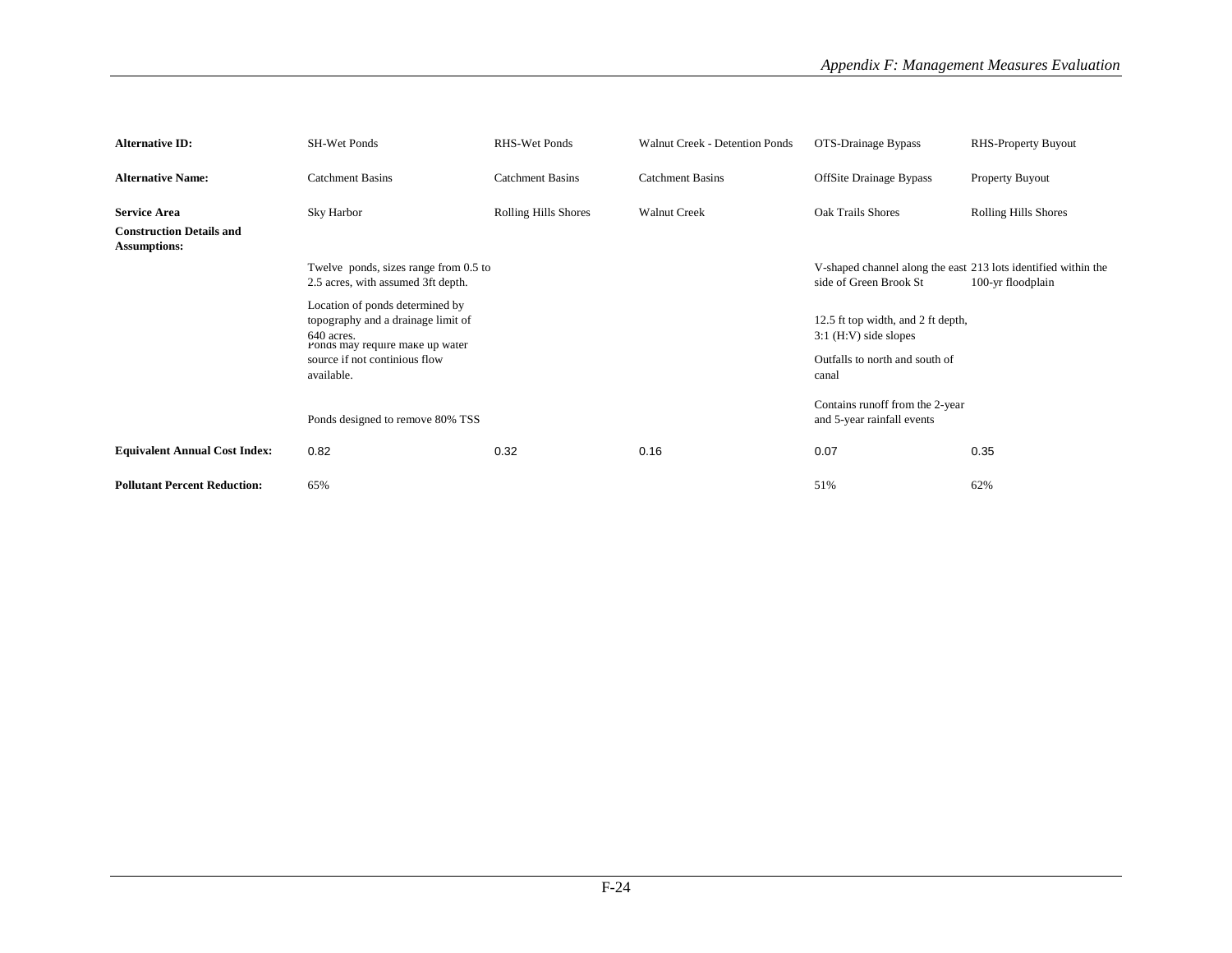## **F.2Management Measures Evaluation Matrices Summarized by Area**

| Area | <b>BMP Alternative</b>                    | % Reduction<br><b>Bacteria</b> | Time to<br>Implement | Equivalent<br><b>Annual Cost</b><br>index | Cost/<br><b>Reduction</b><br>Ratio | Feasibility<br>(Constraints/<br><b>Considerations)</b> |
|------|-------------------------------------------|--------------------------------|----------------------|-------------------------------------------|------------------------------------|--------------------------------------------------------|
|      | Regional Wastewater Treatment             | varies                         | $10-15$ yrs          | varies                                    | varies                             |                                                        |
|      | <b>Vegetative Filter Strips</b>           |                                | $<$ 1 $\vee$ r       |                                           |                                    |                                                        |
|      | Septic Maintenance and Education          |                                | $<$ 1 vr             |                                           |                                    |                                                        |
| Wide | Urban Education on Fertilizer Application |                                | $1-2$ yrs            |                                           |                                    |                                                        |
|      | Pet Waste Education                       |                                | $<$ 1 $\vee$ r       |                                           |                                    |                                                        |
|      | ivestock/Range Management Education       |                                | $1-2$ vrs            |                                           |                                    |                                                        |
|      | Feral Hog Education Program/Bounty        |                                | $2-5$ yrs            |                                           |                                    |                                                        |
|      | Waterfowl Breeding Control Program        |                                | $1-2$ yrs            |                                           |                                    |                                                        |
|      | Waterfowl and Wildlife Feeding Ordinances |                                | $1-2$ yrs            |                                           |                                    |                                                        |

| Area                                | <b>BMP Alternative</b>                     | % Reduction<br><b>Bacteria</b> | Time to<br>Implement | Equivalent<br><b>Annual Cost</b><br>index | Cost/<br><b>Reduction</b><br>Ratio | Feasibility<br>(Constraints/<br><b>Considerations)</b> |
|-------------------------------------|--------------------------------------------|--------------------------------|----------------------|-------------------------------------------|------------------------------------|--------------------------------------------------------|
|                                     | Local Centralized Wastewater               |                                |                      |                                           |                                    | Subdivision below                                      |
|                                     | Treatment - Independent <sup>1</sup>       | 99%                            | $2-5$ yrs            | 0.59                                      | 0.59                               | monitoring point                                       |
|                                     |                                            |                                |                      |                                           |                                    | Inefficient considering                                |
|                                     |                                            |                                |                      |                                           |                                    | distance and number                                    |
|                                     | Regional Wastewater Treatment <sup>1</sup> | 99%                            | 10-15 yrs            |                                           |                                    | lof lots                                               |
| k Subdivision<br>units<br>Creek and | Septic System Replacement <sup>1</sup>     | 75%                            | $<$ 1 yr             | 0.80                                      | 1.06                               | Subdivision below<br>monitoring point                  |
|                                     | <b>Vegetative Filter Strips</b>            |                                | $<$ 1 $\vee$ r       |                                           |                                    | Site specific                                          |
| Creek<br>95 u                       | Septic Maintenance and Education           |                                | $<$ 1 $\vee$ r       |                                           |                                    |                                                        |
| ទី<br>១                             | Pet Waste Education                        |                                | $<$ 1 yr             |                                           |                                    |                                                        |
| <b>guo</b>                          | Area Conservation Plan and Education for   |                                |                      |                                           |                                    |                                                        |
|                                     | small acreage land owners                  |                                | $2-5$ yrs            |                                           |                                    |                                                        |
|                                     | Livestock/Range Management Education       |                                | $1-2$ yrs            |                                           |                                    |                                                        |
|                                     | Waterfowl Breeding Control Program         |                                | $1-2$ yrs            |                                           |                                    |                                                        |
|                                     | Waterfowl and Wildlife Feeding Ordinances  |                                | $1-2$ yrs            |                                           |                                    |                                                        |

1 - Long Creek Subdivision Only, does not consider upper watershed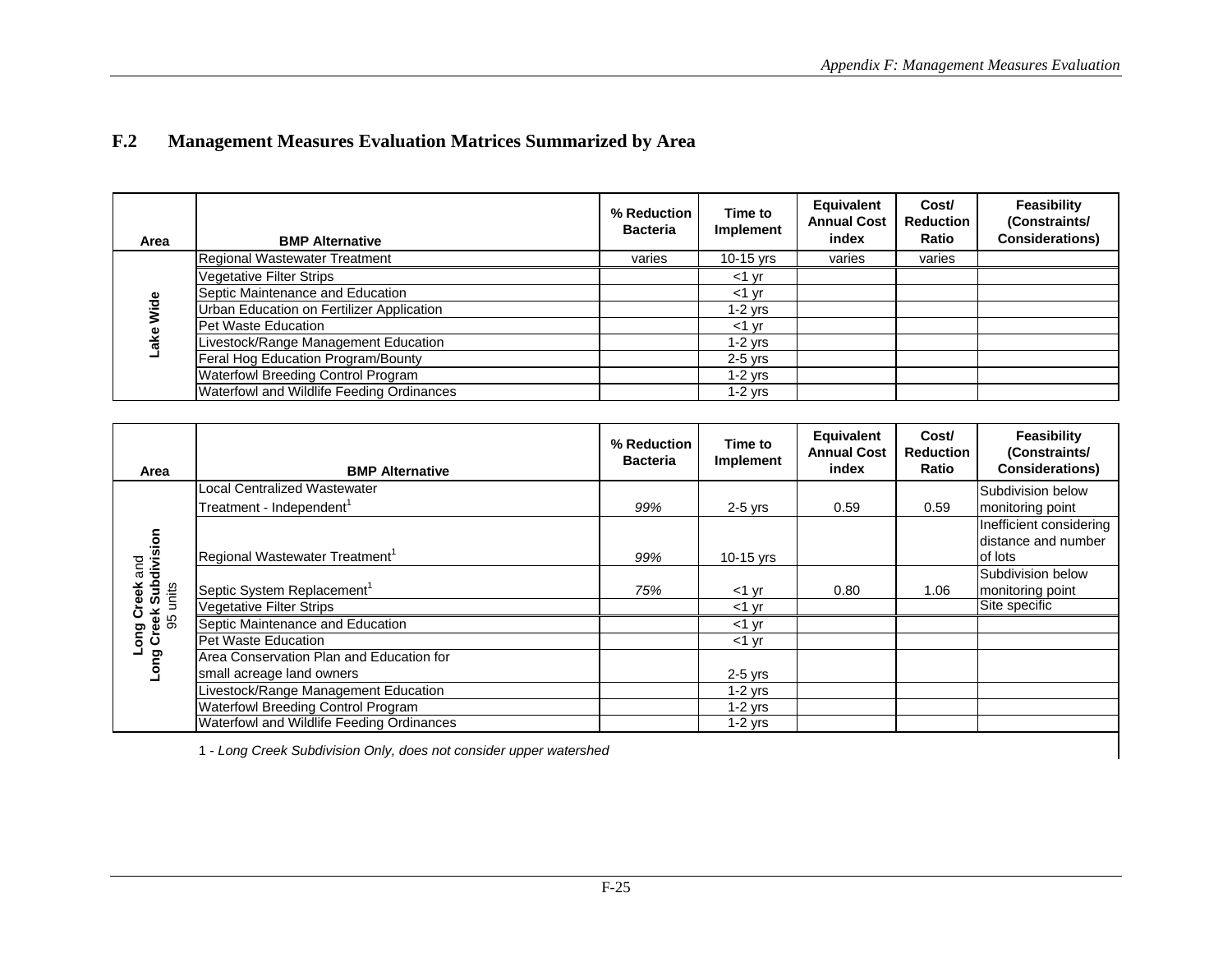| Area                                   | <b>BMP Alternative</b>                                    |                       | % Reduction<br><b>Bacteria</b> | Time to<br>Implement | Equivalent<br><b>Annual Cost</b><br>index | Cost/<br><b>Reduction</b><br>Ratio | <b>Feasibility</b><br>(Constraints/<br><b>Considerations)</b> |
|----------------------------------------|-----------------------------------------------------------|-----------------------|--------------------------------|----------------------|-------------------------------------------|------------------------------------|---------------------------------------------------------------|
|                                        |                                                           | Dredge, Partial Fill, |                                |                      |                                           |                                    | Does not address                                              |
|                                        | Cove Dynamics:                                            | <b>Add Outlet</b>     | 86%                            | $2-5$ yrs            | 0.91                                      | 1.06                               | source(s)                                                     |
|                                        | Regional Wastewater Treatment (include neighboring areas) |                       | 62%                            | 10-15 yrs            | 0.26                                      | 0.42                               |                                                               |
|                                        | ocal Centralized Wastewater                               |                       |                                |                      |                                           |                                    |                                                               |
|                                        | Treatment-Aggregate                                       |                       | 62%                            | 5-10 yrs             | 0.33                                      | 0.54                               |                                                               |
|                                        | <b>Property Buy-Out</b>                                   |                       | 62%                            | $1-2$ yrs            | 0.35                                      | 0.57                               | Removal of tanks                                              |
|                                        | <b>Regional Wastewater Treatment</b>                      |                       | 62%                            | 10-15 yrs            | 0.35                                      | 0.57                               |                                                               |
|                                        | ocal Centralized Wastewater                               |                       |                                |                      |                                           |                                    |                                                               |
|                                        | Treatment - Independent                                   |                       | 62%                            | $2-5$ yrs            | 0.67                                      | 1.08                               |                                                               |
| <b>Shores</b>                          | Septic System Replacement Uphill                          |                       | 46%                            | $<$ 1 vr             | 0.49                                      | 1.06                               | future repairs                                                |
|                                        | Catchment for Upper Watershed                             |                       | 30%                            | $2-5$ yrs            | 0.32                                      | 1.07                               |                                                               |
|                                        | Vegetative Filter Strips                                  |                       | 5%                             | $<$ 1 $\vee$ r       | 0.05                                      | 0.90                               |                                                               |
| 103 floodplain units                   | Cove Dynamics:                                            | Dredge                | 4%                             | $1-2$ yrs            | 0.28                                      | 6.99                               | Does not address<br>source(s)                                 |
| Rolling Hills<br>$\ddot{}$<br>uphill - | Cove Dynamics:                                            | <b>Partial Fill</b>   | 0%                             | $1-2$ yrs            | 0.53                                      | ٠                                  | Does not address<br>source(s)                                 |
| 196                                    | Cove Dynamics:                                            | Fill                  |                                | $1-2$ yrs            | 0.62                                      |                                    | Does not address<br>source(s)                                 |
|                                        | Cove Dynamics:                                            | Partial Fill & Dredge | 0%                             | $2-5$ yrs            | 0.76                                      |                                    | Does not address<br>source(s)                                 |
|                                        | Septic Maintenance and Education                          |                       |                                | $<$ 1 yr             |                                           |                                    |                                                               |
|                                        | Pet Waste Education                                       |                       |                                | $<$ 1 $yr$           |                                           |                                    |                                                               |
|                                        | Septic Management (records, inspectors)                   |                       |                                | $1-2$ yrs            |                                           |                                    |                                                               |
|                                        | ivestock/Range Management Education                       |                       |                                | $1-2$ yrs            |                                           |                                    |                                                               |
|                                        | Waterfowl Breeding Control Program                        |                       |                                | $1-2$ yrs            |                                           |                                    |                                                               |

| Area                                   | <b>BMP Alternative</b>                                    | % Reduction<br><b>Bacteria</b> | Time to<br>Implement | Equivalent<br><b>Annual Cost</b><br>index | Cost/<br><b>Reduction</b><br>Ratio | Feasibility<br>(Constraints/<br><b>Considerations)</b> |
|----------------------------------------|-----------------------------------------------------------|--------------------------------|----------------------|-------------------------------------------|------------------------------------|--------------------------------------------------------|
|                                        | Regional Wastewater Treatment (include neighboring areas) | 99%                            | 10-15 yrs            | 0.26                                      |                                    |                                                        |
| <b>krowhead</b><br>Shores<br>354 units | Septic Maintenance and Education                          |                                | ≺1 vr                |                                           |                                    |                                                        |
|                                        | <b>Pet Waste Education</b>                                |                                | $<$ 1 vr             |                                           |                                    |                                                        |
|                                        | Urban Education on Fertilizer Application                 |                                | 1-2 vrs              |                                           |                                    |                                                        |
|                                        | Waterfowl and Wildlife Feeding Ordinances                 |                                | 1-2 vrs              |                                           |                                    |                                                        |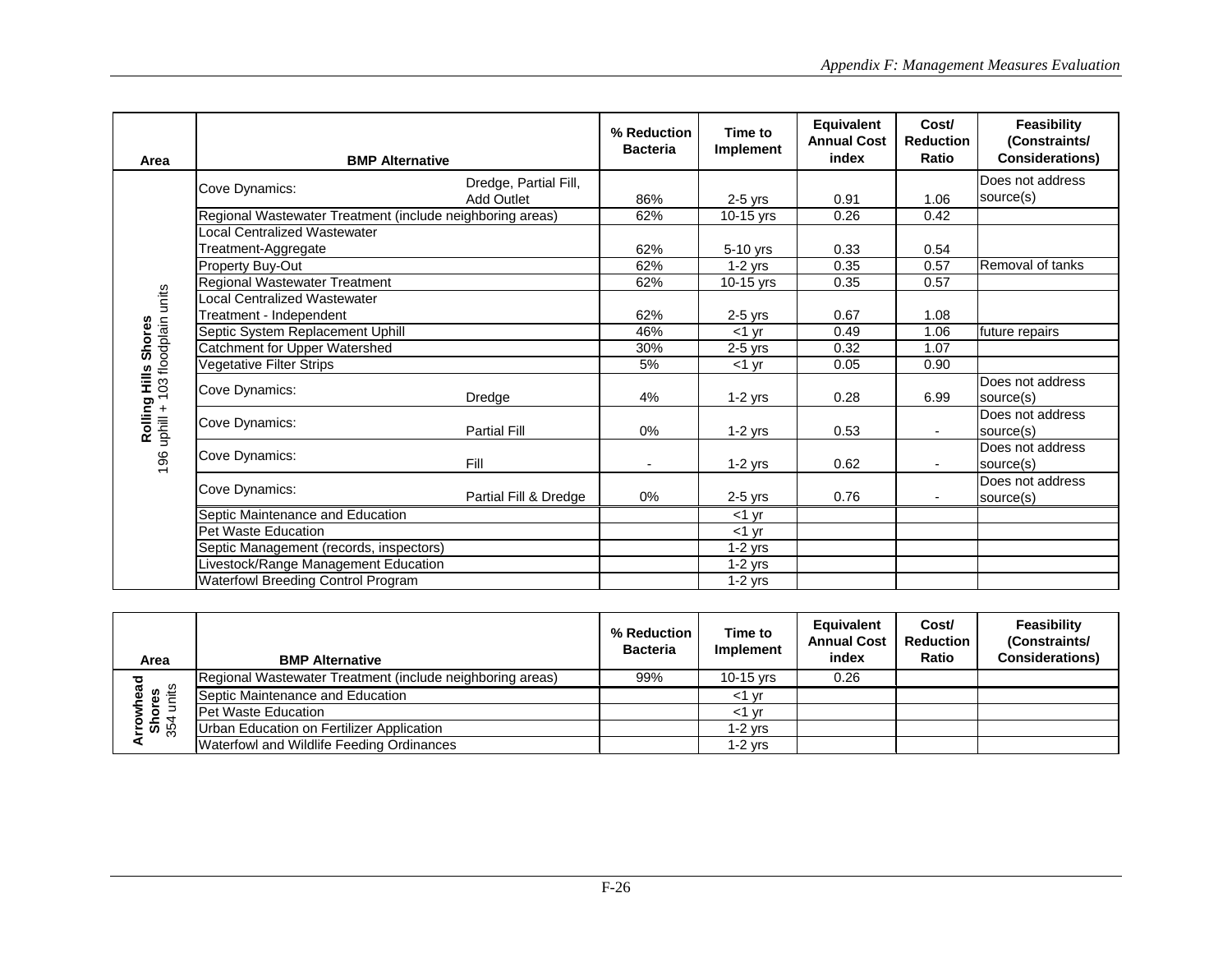| Area                        | <b>BMP Alternative</b>                                    |                    | % Reduction<br><b>Bacteria</b> | Time to<br>Implement | Equivalent<br><b>Annual Cost</b><br>index | Cost/<br><b>Reduction</b><br>Ratio | Feasibility<br>(Constraints/<br><b>Considerations)</b>                    |
|-----------------------------|-----------------------------------------------------------|--------------------|--------------------------------|----------------------|-------------------------------------------|------------------------------------|---------------------------------------------------------------------------|
|                             | Cove Dynamics:                                            | Dredge, Add Outlet |                                |                      |                                           |                                    | Does not address                                                          |
|                             |                                                           |                    | 65%                            | $2-5$ yrs            | 0.84                                      | 1.29                               | source(s);                                                                |
|                             | Regional Wastewater Treatment (include neighboring areas) |                    | 54%                            | 10-15 $yrs$          | 0.26                                      | 0.48                               |                                                                           |
|                             | ocal Centralized Wastewater Treatment - Aggregate         |                    | 54%                            | $5-10$ yrs           | 0.33                                      | 0.62                               |                                                                           |
|                             | <b>Regional Wastewater Treatment</b>                      |                    | 54%                            | 10-15 yrs            | 0.35                                      | 0.66                               |                                                                           |
|                             | -ocal Centralized Wastewater Treatment - Independent      |                    | 54%                            | $2-5$ yrs            | 0.38                                      | 0.71                               |                                                                           |
|                             | Drainage Re-route                                         |                    | 51%                            | <1 yr                | 0.07                                      | 0.14                               |                                                                           |
|                             | Septic System Replacement                                 | Section 1          |                                |                      | 0.38                                      | 0.94                               |                                                                           |
|                             |                                                           | Section 3          |                                |                      | 0.73                                      | 1.81                               |                                                                           |
| units                       |                                                           | Section 2          | 41%                            | $<$ 1 yr             | 0.50                                      | 1.24                               |                                                                           |
| Trail Shores<br>,653<br>Oak | Cove Circulation: Intake/Discharge                        |                    | 39%                            | $1-2$ yrs            | 0.20                                      | 0.51                               | Infrastructure may<br>impede navigation;<br>Does not address<br>source(s) |
|                             | Cove Dynamics:                                            | Dredge             | 30%                            | $1-2$ yrs            | 0.57                                      | 1.91                               | Does not address<br>source(s)                                             |
|                             | Septic Maintenance and Education                          |                    |                                | $<$ 1 yr             |                                           |                                    |                                                                           |
|                             | Pet Waste Education                                       |                    |                                | $<$ 1 $\vee$ r       |                                           |                                    |                                                                           |
|                             | Septic Management (records, inspectors)                   |                    |                                | $1-2$ yrs            |                                           |                                    |                                                                           |
|                             | Waterfowl and Wildlife Feeding Ordinances                 |                    |                                | $1-2$ yrs            |                                           |                                    |                                                                           |

| Area                    | <b>BMP Alternative</b>                               | % Reduction<br><b>Bacteria</b> | Time to<br>Implement | <b>Equivalent</b><br><b>Annual Cost</b><br>index | Cost/<br><b>Reduction</b><br>Ratio | Feasibility<br>(Constraints/<br><b>Considerations)</b> |
|-------------------------|------------------------------------------------------|--------------------------------|----------------------|--------------------------------------------------|------------------------------------|--------------------------------------------------------|
|                         | <b>Catchment Basins</b>                              | 65%                            | $2-5$ yrs            | 0.82                                             | 1.25                               |                                                        |
|                         |                                                      |                                |                      |                                                  |                                    | May impede                                             |
|                         | Cove Circulation Systems (Fountains, etc)            | 39%                            | $1-2$ yrs            | 0.25                                             | 0.64                               | navigation                                             |
|                         | Regional Wastewater Treatment                        | 13%                            | 10-15 yrs            | 0.30                                             | 2.37                               |                                                        |
| Sky Harbor<br>629 units | Local Centralized Wastewater Treatment - Independent | 13%                            | $2-5$ yrs            | 0.42                                             | 3.33                               |                                                        |
|                         | Septic System Replacement                            | 9%                             | $<$ 1 $\vee$ r       | 0.57                                             | 6.03                               |                                                        |
|                         | Septic Maintenance and Education                     |                                | $<$ 1 $\vee$ r       |                                                  |                                    |                                                        |
|                         | Pet Waste Education                                  |                                | $<$ 1 $\vee$ r       |                                                  |                                    |                                                        |
|                         | ivestock/Range Management Education                  |                                | $1-2$ yrs            |                                                  |                                    |                                                        |
|                         | <b>Waterfowl and Wildlife Feeding Ordinances</b>     |                                | $1-2$ yrs            |                                                  |                                    |                                                        |
|                         | Area Conservation Plan and Education for             |                                |                      |                                                  |                                    |                                                        |
|                         | small acreage land owners                            |                                | $2-5$ yrs            |                                                  |                                    |                                                        |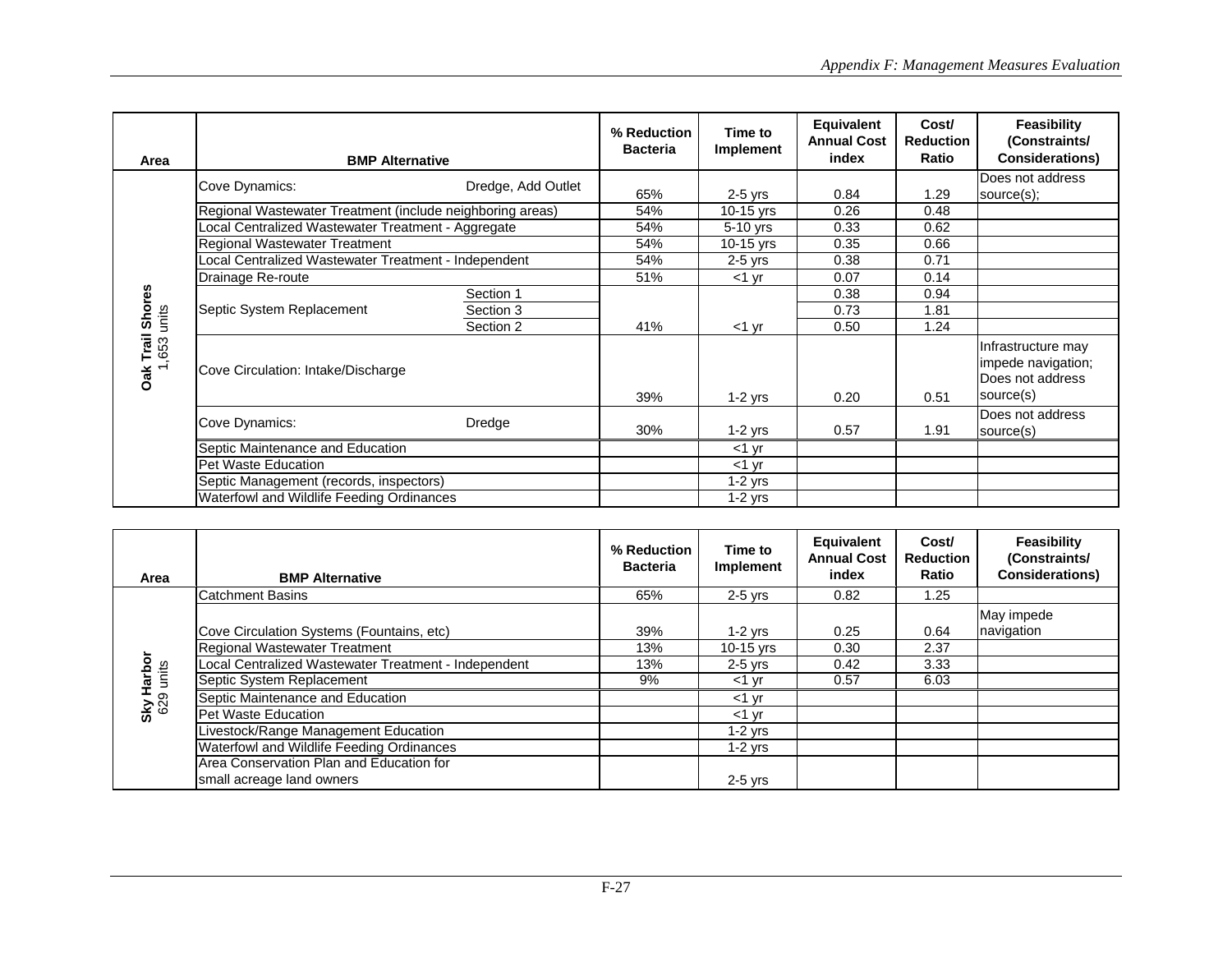| Area                   | <b>BMP Alternative</b>                    | % Reduction<br><b>Bacteria</b> | Time to<br>Implement | Equivalent<br><b>Annual Cost</b><br>index | Cost/<br><b>Reduction</b><br>Ratio | Feasibility<br>(Constraints/<br><b>Considerations)</b> |
|------------------------|-------------------------------------------|--------------------------------|----------------------|-------------------------------------------|------------------------------------|--------------------------------------------------------|
| n                      | Urban Education on Fertilizer Application |                                | 1-2 vrs              |                                           |                                    |                                                        |
| த<br>ater <sup>1</sup> | <b>Pet Waste Education</b>                |                                | ≺1 ∨r                |                                           |                                    |                                                        |
|                        | Waterfowl and Wildlife Feeding Ordinances |                                | $1-2$ vrs            |                                           |                                    |                                                        |

| Area                                    | <b>BMP Alternative</b>                    | % Reduction<br><b>Bacteria</b> | Time to<br>Implement | Equivalent<br><b>Annual Cost</b><br>index | Cost/<br><b>Reduction</b><br>Ratio | Feasibility<br>(Constraints/<br><b>Considerations)</b> |
|-----------------------------------------|-------------------------------------------|--------------------------------|----------------------|-------------------------------------------|------------------------------------|--------------------------------------------------------|
|                                         | Regional Wastewater Treatment             | 99%                            | $10-15$ yrs          | 0.60                                      | 0.61                               |                                                        |
|                                         |                                           |                                |                      |                                           |                                    | May impede                                             |
| ă                                       | Cove Circulation Systems (Fountains, etc) | 33%                            | 1-2 yrs              | 0.21                                      | 0.65                               | navigation                                             |
| units<br>Harb<br>H                      | Septic Maintenance and Education          |                                | $<$ 1 $\vee$ r       |                                           |                                    |                                                        |
| ო<br>$\overline{4}$                     | <b>Pet Waste Education</b>                |                                | $<$ 1 $\vee$ r       |                                           |                                    |                                                        |
| Indian<br>ų<br>$\overline{\phantom{0}}$ |                                           |                                |                      |                                           |                                    |                                                        |
|                                         | Urban Education on Fertilizer Application |                                | 1-2 yrs              |                                           |                                    |                                                        |
|                                         | Waterfowl and Wildlife Feeding Ordinances |                                | 1-2 vrs              |                                           |                                    |                                                        |

| Area                          | <b>BMP Alternative</b>                                    | % Reduction<br><b>Bacteria</b> | Time to<br>Implement | Equivalent<br><b>Annual Cost</b><br>index | Cost/<br><b>Reduction</b><br>Ratio | Feasibility<br>(Constraints/<br><b>Considerations)</b> |
|-------------------------------|-----------------------------------------------------------|--------------------------------|----------------------|-------------------------------------------|------------------------------------|--------------------------------------------------------|
|                               | Regional Wastewater Treatment                             | 98%                            | $10-15$ yrs          | 0.54                                      | 0.55                               |                                                        |
| $\mathsf{B} \mathsf{a}$<br>£≑ | Regional Wastewater Treatment (include neighboring areas) | 98%                            | $10-15$ yrs          | 0.65                                      | 0.66                               |                                                        |
|                               | Septic Maintenance and Education                          |                                | vr<br>- < 1          |                                           |                                    |                                                        |
| Nassau<br>123 u               | <b>Pet Waste Education</b>                                |                                | $<$ 1 vr             |                                           |                                    |                                                        |
|                               | Urban Education on Fertilizer Application                 |                                | $1-2$ yrs            |                                           |                                    |                                                        |
|                               | Waterfowl and Wildlife Feeding Ordinances                 |                                | $1-2$ yrs            |                                           |                                    |                                                        |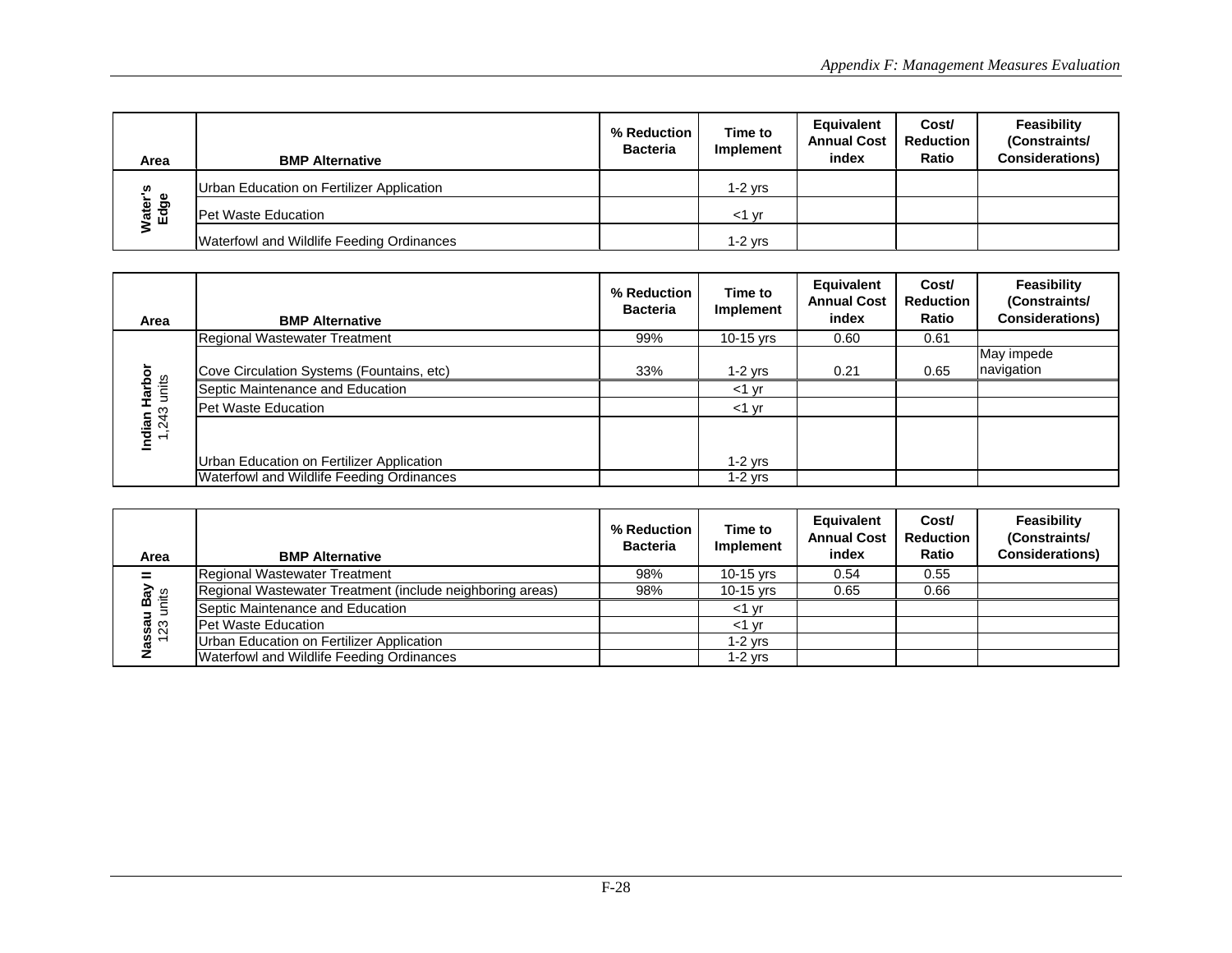| Area                        | <b>BMP Alternative</b>                                    | % Reduction<br><b>Bacteria</b> | Time to<br>Implement | Equivalent<br><b>Annual Cost</b><br>index | Cost/<br><b>Reduction</b><br>Ratio | Feasibility<br>(Constraints/<br><b>Considerations)</b>            |
|-----------------------------|-----------------------------------------------------------|--------------------------------|----------------------|-------------------------------------------|------------------------------------|-------------------------------------------------------------------|
|                             | Regional Wastewater Treatment (include neighboring areas) | 99%                            | 10-15 yrs            | 0.54                                      | 0.54                               |                                                                   |
|                             | <b>Regional Wastewater Treatment</b>                      | 99%                            | $10-15$ yrs          | 0.65                                      | 0.65                               |                                                                   |
| t Ridglea East<br>236 units | Septic System Replacement                                 | 75%                            | $<$ 1 $\vee$ r       | 1.00                                      | 1.34                               | Small lots, large<br>Inumber of homes with<br>waterfront property |
| units                       | Cove Circulation Systems (Fountains, etc)                 | 30%                            | $1-2$ yrs            | 0.30                                      | 1.00                               | Navigation                                                        |
|                             | Septic Maintenance Pump-out pilot program                 |                                | $<$ 1 $\vee$ r       |                                           |                                    |                                                                   |
|                             | Septic Maintenance and Education                          |                                | $<$ 1 $\vee$ r       |                                           |                                    |                                                                   |
| Port                        | Pet Waste Education                                       |                                | $<$ 1 $\vee$ r       |                                           |                                    |                                                                   |
|                             | Urban Education on Fertilizer Application                 |                                | $1-2$ yrs            |                                           |                                    |                                                                   |
|                             | Waterfowl and Wildlife Feeding Ordinances                 |                                | $1-2$ yrs            |                                           |                                    |                                                                   |
|                             | Area Conservation Plan and Education for                  |                                |                      |                                           |                                    |                                                                   |
|                             | small acreage land owners                                 |                                | $2-5$ yrs            |                                           |                                    |                                                                   |

| Area                                                 | <b>BMP Alternative</b>                                                | % Reduction<br><b>Bacteria</b> | Time to<br>Implement | Equivalent<br><b>Annual Cost</b><br>index | Cost/<br><b>Reduction</b><br>Ratio | Feasibility<br>(Constraints/<br><b>Considerations)</b>                              |
|------------------------------------------------------|-----------------------------------------------------------------------|--------------------------------|----------------------|-------------------------------------------|------------------------------------|-------------------------------------------------------------------------------------|
| Walnut Creek and<br>DeCordova Estates<br>1,573 units | <b>ICatchment Basin</b>                                               | $2\%$                          | $2-5$ yrs            | 0.16                                      | 7.88                               | Work with golf course<br>to redesign pond<br>features; may not<br>address source(s) |
|                                                      | <b>Vegetative Filter Strips</b>                                       |                                | $<$ 1 $\vee$ r       |                                           |                                    | Site specific                                                                       |
|                                                      | Septic Maintenance and Education                                      |                                | $<$ 1 $\vee$ r       |                                           |                                    |                                                                                     |
|                                                      | <b>Pet Waste Education</b>                                            |                                | $<$ 1 $\vee$ r       |                                           |                                    |                                                                                     |
|                                                      | Area Conservation Plan and Education for<br>small acreage land owners |                                | $2-5$ yrs            |                                           |                                    |                                                                                     |
|                                                      | Livestock/Range Management Education                                  |                                | $1-2$ yrs            |                                           |                                    |                                                                                     |
|                                                      | Feral Hog Education Program/Bounty                                    |                                | $2-5$ yrs            |                                           |                                    |                                                                                     |